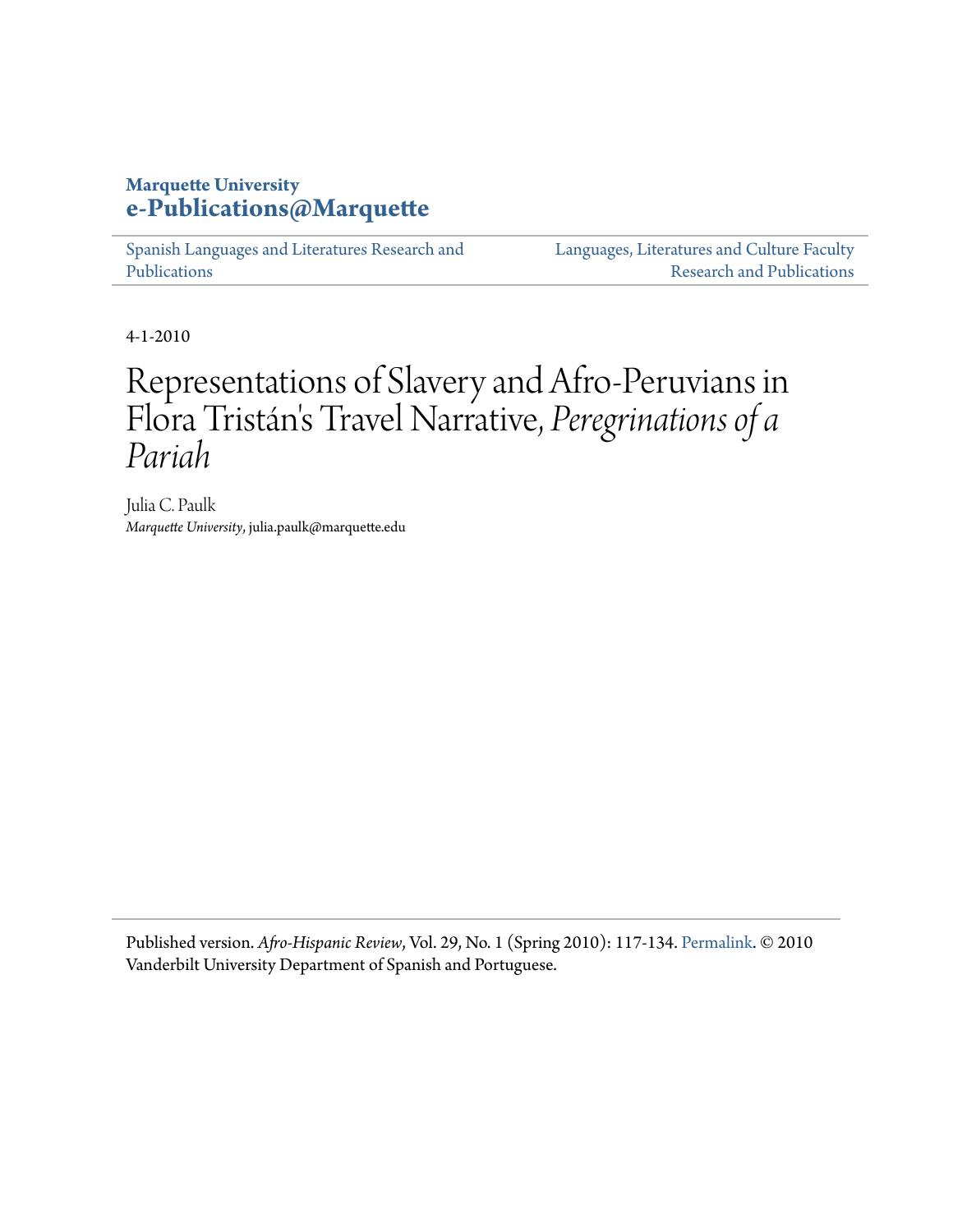## **Representations of Slavery and Afro-Peruvians in Flora Tristán's Travel Narrative,** *Peregrinations of a Pariah*

JuLIA C. PAuLk MARQUETTE UNIVERSITY

F rom 1833–1834, Frenchwoman Flora Tristán made a year-long journey to Peru and later published the narrative of her experiences with the title, *Peregrinations of a Pariah 1833–1834* [*Les Pérégrinations d'une paria 1833–1834*; 1838]. This text is of interest to scholars for a variety of reasons: it was authored by a woman who took a long journey by herself at a time when proper European women did not travel alone; it offers an interpretation of Peruvian society just a few years after independence was achieved from Spain; and the publication of the book marked Tristán's entry into public life and her transformation into a social activist. As a work of literature, the book is most often explored in an effort to better understand the nature and functions of travel writing. In her influential study of such narratives, *Imperial Eyes: Travel Writing and Transculturation*, Mary Louise Pratt analyzes Tristán's text as part of her inquiry into the ways in which travel writing "produces"the rest of the world for European readers and how these texts participate in European expansionism. Others have sought to define the genre in which to place the text: is it an autobiography? A *bildungsroman*? A novel? These critical studies all tend to examine *Peregrinations of a Pariah* as a carefully constructed discourse revealing the biases inherent in the nineteenth-century, European gaze rather than as an accurate representation of the people and places that Tristán encountered. However, historians of Peru often rely on Tristán's text to document their analyses of life in that South American nation in the 1830s. This suggests that, across disciplines, we have yet to come to an agreement as to the value and reliability of Tristán's travel narrative as a way not only of understanding European cultural ideology in the nineteenth century, but also as a source of valuable information about Peruvian conceptions of identity during the period of transition from colonial status to independence. In this essay, I would like to examine an aspect of Tristán's text that has not received sufficient critical attention, which is her treatment of slavery and her descriptions of Afro-Peruvians in Arequipa. I will devote particular attention to her representation of the participation of people of African descent in a religious procession, for it helps to illustrate the ways in which Tristán's narration provides us with important information despite the prejudices and even the failures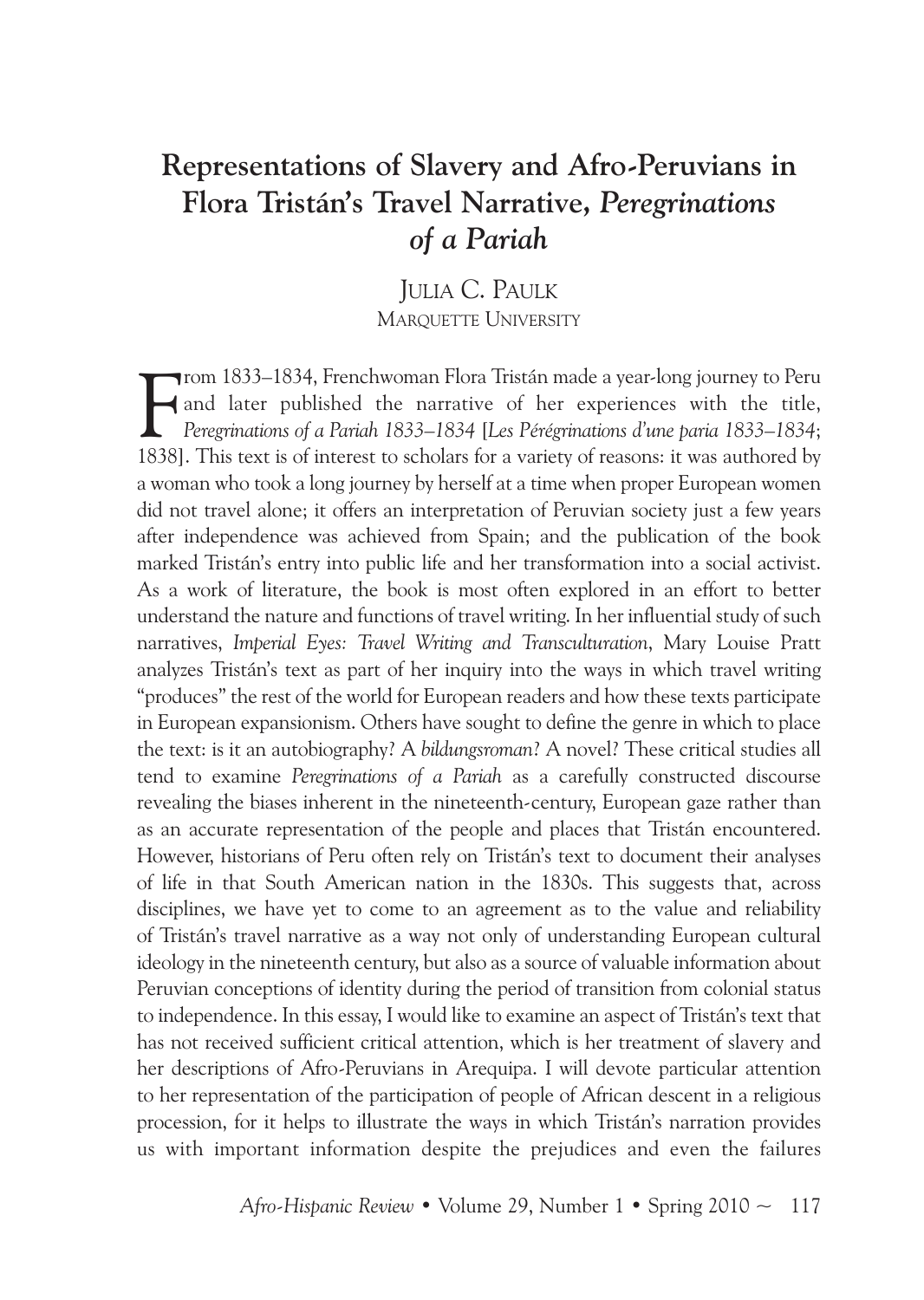of comprehension evident in the text. While Tristán's depictions of institutions and daily practices in Arequipa and Lima clearly expose her racial and cultural biases, she nonetheless reveals the central role of Afro-Peruvians in public and private life and helps demonstrate the tensions of a multiethnic society making the transition from colony to independent country. Thus, a new reading of Tristán's representations of slavery and of Afro-Peruvians helps us to understand the extent to which we can rely on travel narratives to provide us with historical information. 1

The facts of Tristán's life are becoming much more widely known as she is a subject of interest to scholars from a variety of backgrounds. <sup>2</sup> Nonetheless, a few details of her biography and motivations for traveling and writing are worth mentioning here. Born in France in 1804, Tristán was the daughter of an aristocratic Peruvian, Mariano Tristán y Moscoso, and Frenchwoman Anne-Pierre Laisnay. Her parents' marriage was not considered legitimate under French law because only a religious ceremony rather than a civil one was performed. When Mariano Tristán died intestate, leaving behind his wife and two young children, his property in France was confiscated by the government because of his position in the Spanish army. This was merely the beginning of Flora Tristán's difficulties. After a poverty-stricken childhood, Tristán was forced to marry an abusive man who eventually shot and nearly killed her. <sup>3</sup> In the 1830s, separated and in hiding from her husband, Tristán decided to travel to Peru to claim an inheritance from her wealthy father's family. Afterwards, Tristán herself considered her trip a failure because she was only able to secure a small pension from her uncle and not the portion of the family wealth she felt she deserved as Mariano's daughter. Still struggling financially upon returning to France in 1834, she turned the diary that she kept of her trip into a book that sold quite well and established her literary reputation in France. At the time of publication, Tristán was becoming engaged with the workers' struggle and authored several other influential texts, including a novel, *Mephis the Proletarian* [*Méphis*, 1838], and social commentaries, *Promenade in London* [*Promenades dans Londres*, 1840] and *Workers Union* [*Union ouvrière*, 1843], which is her most famous text. Shortly after the publication of *Peregrinations*, Tristán fully embraced her role as an activist working on behalf of France's working class, and she died in 1844 while touring her country to rally workers to unite and liberate themselves.

As happened with so many female writers and intellectuals of the nineteenth century, Tristán and her work fell into oblivion shortly after her death. However, new trends in literary criticism, influenced by twentieth-century feminism and changing definitions of the "literary," brought renewed interest in study of *Peregrinations*. Mary Louise Pratt's *Imperial Eyes* sparked considerable critical interest in travel narratives and provided a model for approaching such texts that seems to still hold sway for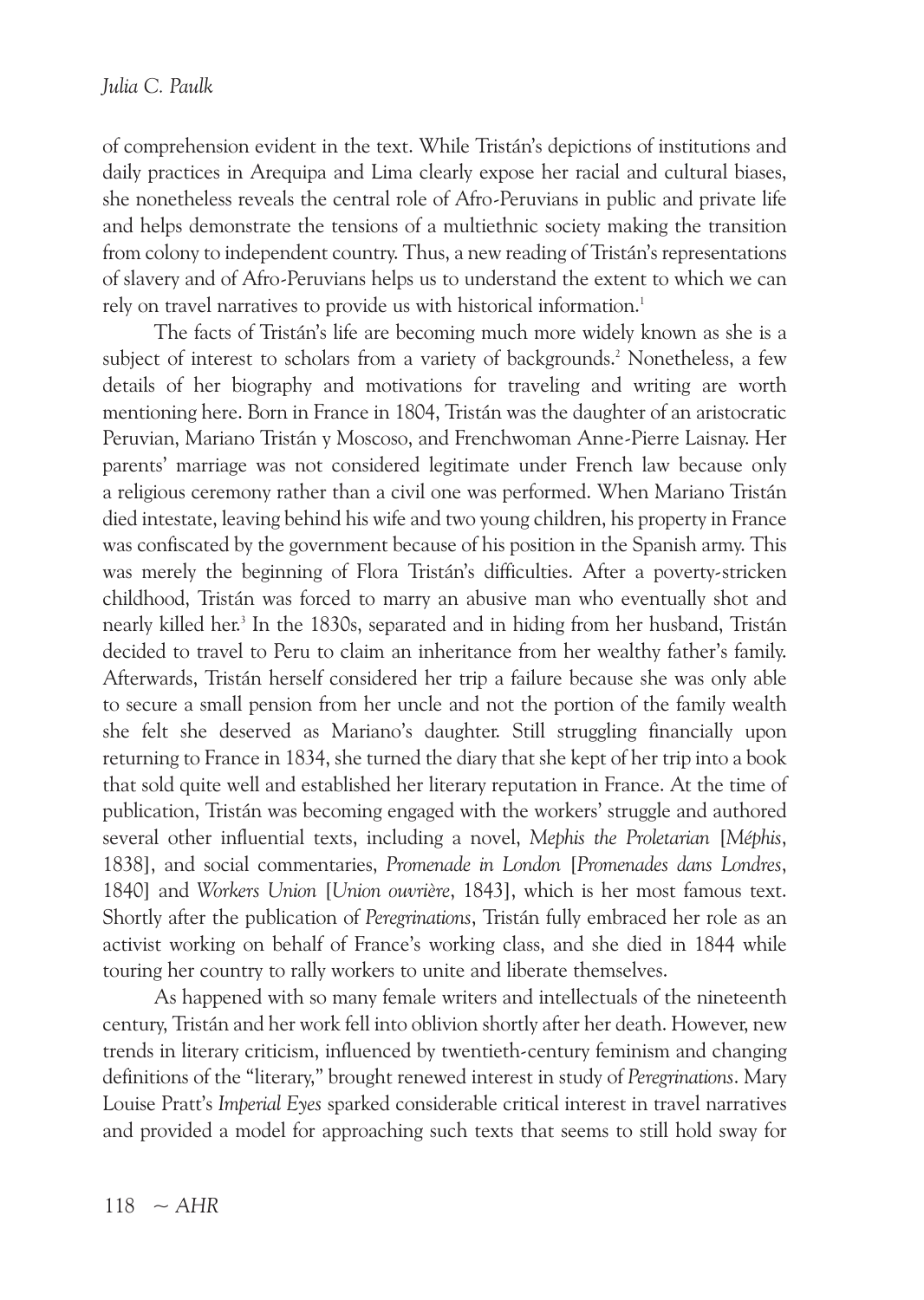literary theorists. As Pratt frames it, her method of study attempts to respond to a number of critical questions:

How has travel and exploration writing *produced* "the rest of the world" for European readerships at particular points in Europe's expansionist trajectory? How has it produced Europe's differentiated conceptions of itself in relation to something it became possible to call "the rest of the world"? How do such signifying practices encode and legitimate the aspirations of economic expansion and empire? How do they betray them? (5).

Pratt poses complex questions about the role of travel writing by Europeans in defining European identity and the ways in which non-European people and localities participated in such processes.

Acknowledging that not all travel writers are alike, Pratt explores the question of whether the author's gender is a factor in the production of travel literature and concludes that it is. Female travelers in the nineteenth century often had different reasons for traveling and writing than did their male counterparts, and their gender circumscribed the activities in which they could participate while traveling and the topics that they could address in their written works. Distinguishing them from the male members of the "capitalist vanguard" pouring into South America from Europe in the wake of independence, Pratt borrows the term "social exploratress" to describe Flora Tristán's role as a "reinventor of América" (160). Unlike the male experts of the capitalist vanguard, these female writers find their identity abroad in "their sense of personal independence, property, and social authority" (159). A narrative such as Tristán's is structured around the home, which is posited as the center of political and social life, and excursions made to and from the residence. Tristán closely resembles a nineteenth-century bourgeois, female social reformer as she visits and critiques the various institutions in Arequipa and Lima.

Pratt's primary interest in Tristán is the construction of her text and of her identity through discourse. The Peru of Tristán's text, as Pratt describes it, is one created for a potential French readership. For example, Pratt describes Tristán's relation of her encounter with Pancha Gamarra near the conclusion of the text this way: Tristán "constructs her moment of departure as a political allegory and personal prophecy" (170). Use of the terms "allegory" and "prophecy" suggests that Tristán's text is much more wishful thinking than it is fact. Finally, Pratt concludes, Tristán's work is an early example of a growing body of female-authored travel literature "emerging to create specifically female relationships to North European expansionism, a female domestic subject of empire, and forms of female imperial authority in the contact zone" (170). In sum, Pratt's study focuses on the creation of a place and of a self based on differentiation between the subject and object of the text. While it is particularly effective in revealing the ways in which Tristán's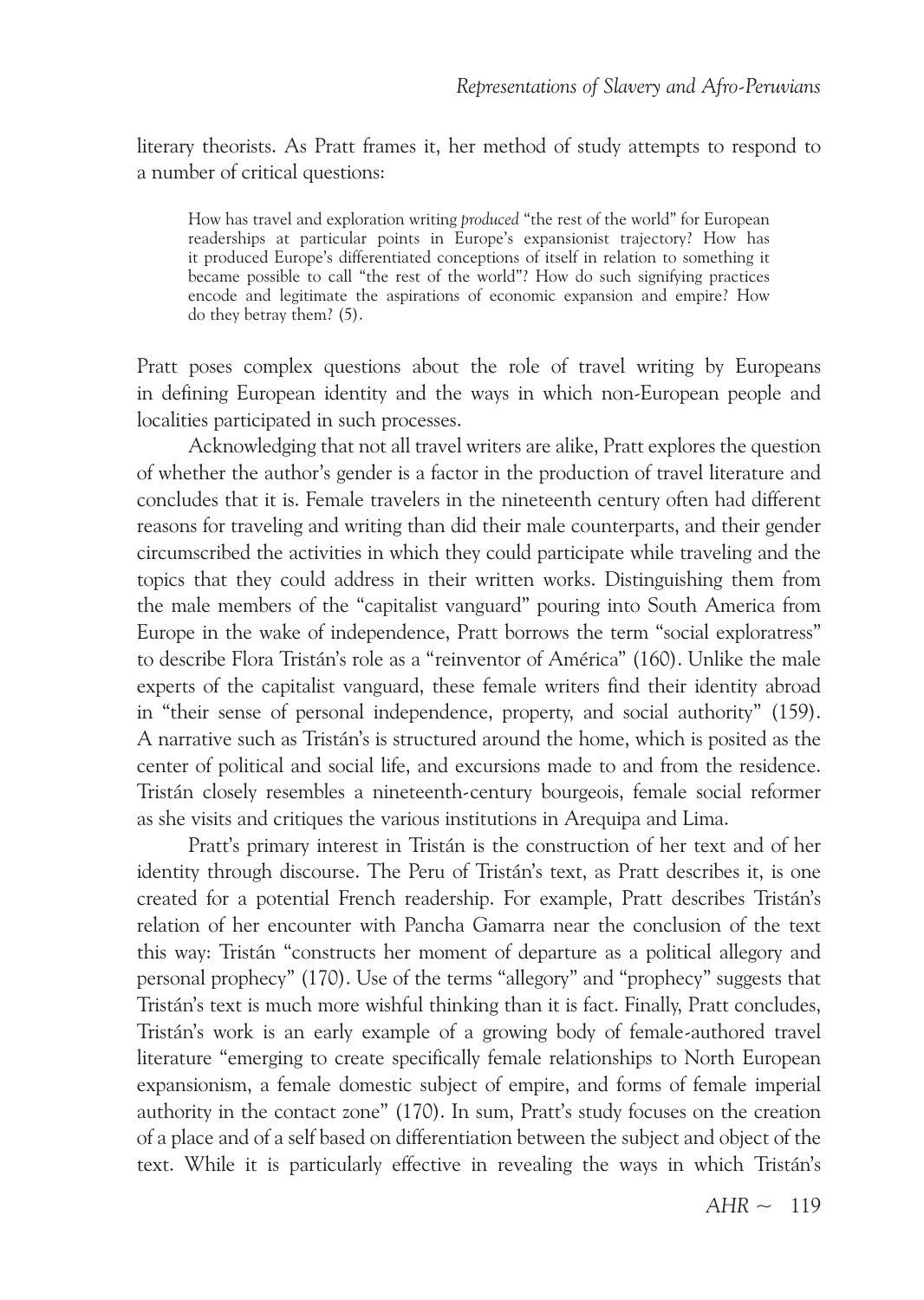discourse is constructed and the ideologies upon which it is based, this methodology leaves one wondering whether the text can only be studied as if it were a fictional text revealing nothing more than information about the author and her worldview.

A number of additional critics of *Peregrinations* as a travel narrative tend to reach conclusions similar to Pratt's and to apply literary categories associated with the study of narrative fiction to the text in their analyses.<sup>4</sup> For example, Mary Rice-DeFosse examines the structure of Tristán's text as a narrative and finds it to be not a fixed message system but a polyvalent, unstable, and ultimately subversive one that combines a multitude of narrative genres, including "travel narrative, autobiography, *Bildungsroman*, and manifesto" (51). Also questioning the message system in *Peregrinations*, Anne E. McCall argues that, despite her claims to authority as a witness, Tristán's biases, particularly her rejection of any similarity between herself and Madame Watrin of La Praya, make her suspect as a reporter: "The La Praya episode demonstrates the unreliable nature of experience as a strategy for knowing, and Tristán shows herself to be a suspicious informant thousands of miles before she ever reaches Peru" (96). Ana Peluffo stresses Tristán's claim to a special position for herself as a European in Spanish America. Tristán's representation of Peru is based on "othering," a form of fictionalizing those who are different from oneself: "[S]e intenta construir un paisaje anti-moderno fundado en el exotismo de la otredad" (371). Peluffo concludes that the world Tristán creates is ultimately a false one: it is "[L]a invención de una contra-cultura americana que no es ni mimética ni referencial" (385). Like Pratt, these scholars conclude that Tristán's narrative creates a "New World" against which a European readership may define itself.

Contemporary critics of Tristán's text ascribe the author's worldview, and therefore her difficulties in representing Peruvian realities, to her French origins. Tristán herself acknowledges this in her book. When describing her arrival at the port at La Praya, Tristán comments, "I must admit that in 1833 I was still very narrow-minded: I thought only of my country. [. . .] I judged the opinions and customs of other countries by the standards of my own" (12). <sup>5</sup> However, some critics have noted fluctuations in Tristán's categorization of her nationality, reflecting the fact that the author manipulates her dual heritage as the daughter of a French woman and a Peruvian man according to her needs. While the writer's claims to authority and cultural superiority rest upon her identity as a French woman, the trip to Peru is rationalized by her claims to being a member of a prominent Peruvian family. <sup>6</sup> Although contemporary criticism generally treats Tristán as being French, she has been embraced in the twentieth and twenty-first centuries by Peruvian activists, feminists, and intellectuals. <sup>7</sup> Magda Portal, a prominent socialist in Peru, wrote a biography of Tristán and claimed a position for her as an early socialist.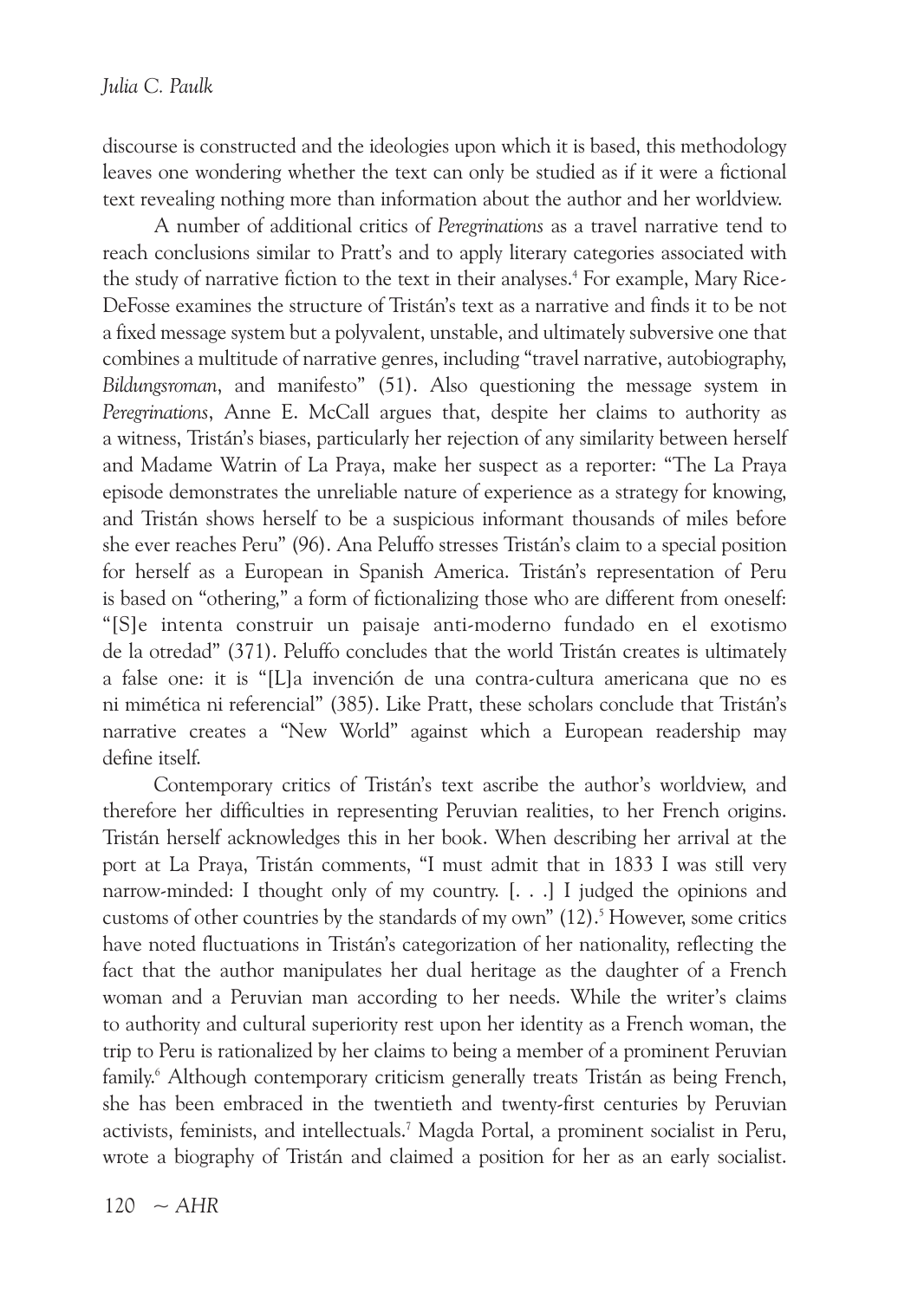El Centro de la Mujer Peruana Flora Tristán is currently an influential feminist institution in Lima, Peru (Pratt 157). <sup>8</sup> Pondering the geography of writing about identity, Julio Ramos claims Tristán's book as belonging to Peruvian national literature after having undergone a "lento proceso de incorporación al corpus nacional que no llega a aceptarla hasta mediados de este siglo," when Emilia Romero's Spanish translation was published (19).<sup>9</sup> However marginal the book's position may be in Latin American literature, for Ramos it belongs among other such works because it is about heritage and the construction and defense of certain legacies (20). Her trip to Peru is a "regreso al país natal" (19). Tristán's book was burned in Peru in the nineteenth century because of its sharp criticisms, but more recent Peruvian intellectuals are validating some of Tristán's claims of belonging to the country and are accepting her work as part of the ongoing dialogue regarding Peruvian and Spanish American identities.

While literary critics analyze Tristán's work much in the way that they would a fictional text, historians rely on *Peregrinations of a Pariah* in their studies of nineteenth-century Peru as a source. I cannot pretend to be an expert in historical methodology, but I am struck by the contrast between conclusions drawn in literary critical studies of Tristán's text and the treatment the same work receives in historical studies. <sup>10</sup> For example, Juan Manuel ugarte Elespuru, author of *Lima y lo limeño*, <sup>11</sup> speaks quite favorably of Tristán in his discussion of her commentary on Lima: for this historian, Tristán "[t]uvo una sensibilidad fina y cultivada" (12). He describes her book as "un retrato bastante acertado del ambiente, y [. . .] muy úti[l] como cuadro general del trasfondo social de aquel tiempo" (13). He agrees with some of Tristán's findings but corrects her commentary where he feels necessary. He does propose that her observations must ultimately be taken "con alguna reserva" because of her biases and disappointments (18). However, Ugarte Elespuru nonetheless dedicates six pages of his history of Lima to Tristán's *Peregrinations*.

More recent historical texts also cite Tristán. Christine Hunefeldt's *A Brief History of Peru* contains a lengthy quote from Tristán's description of the *rabonas*, the unruly mob of indigenous women that accompanied the army (100). Sarah C. Chambers makes multiple references to Tristán in her history of the transition period in Arequipa as Peru became an independent country. In fact, Chambers begins her study with a quote in which Tristán describes her arrival at the "White City" of Arequipa (1). <sup>12</sup> Chambers comments variously on the French writer's "cruel wit" (41), "acid" observations (117), "lively descriptions" (128), and "cynicism" (205), reminding us that Tristán's text is very much shaped by her world view as a French woman. Nonetheless, Tristán appears in this study as an important source regarding not only daily life and social practices in nineteenth-century Arequipa but also institutions and political events. <sup>13</sup> The only time that Chambers points out a notable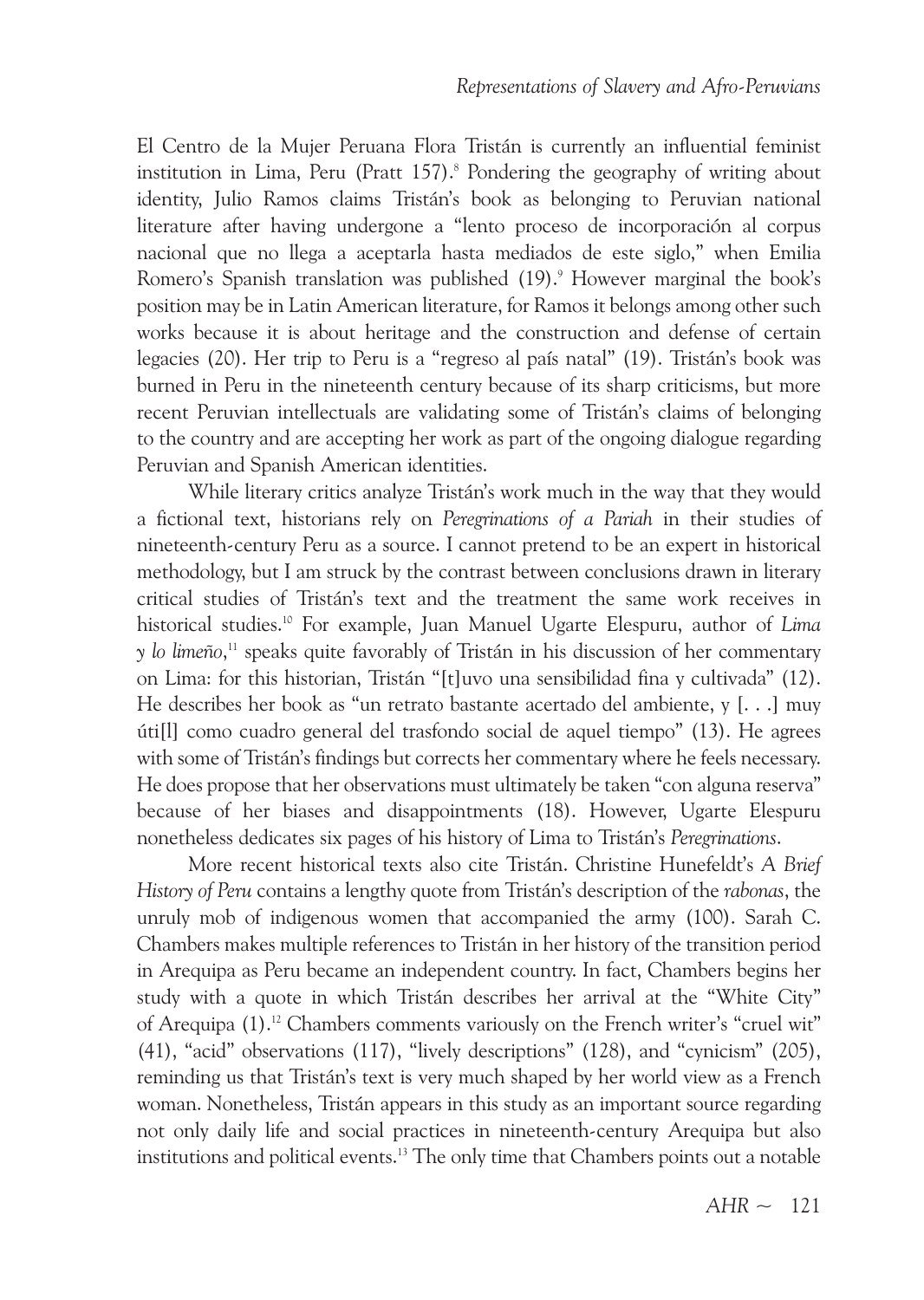discrepancy between Tristán's information and facts recorded elsewhere is when she points out that, while the 1792 census of Arequipa describes only 9% of the city's population as being of African descent, Tristán described that figure as being 25% (79). <sup>14</sup> Finally, Tristán also appears as a source in Peter Blanchard's *Slavery and Abolition in Early Republican Peru*. Blanchard relies on Tristán's text to document the number of slaves held on the Lavalle estate (25), the occurrence of infanticide among slaves (82), and the rebellious attitude displayed by slaves during a civil war (98). Neither Hunefeldt's nor Blanchard's book appears to comment upon Tristán's prejudices or authority as an informant.

Bearing in mind the debate over the capacity of travel narratives to describe people and places with any veracity, it is helpful to turn now to what it is that Tristán actually writes. Although one normally considers the populations of Peru and Arequipa in particular to be largely indigenous and *mestizo*, Tristán's text is marked by frequent references to people of African descent in positions of servitude. <sup>15</sup> Both her entrance into and exit from the "contact zone" are characterized by close encounters with the slave trade and with large-scale plantation slavery. <sup>16</sup> The first port of call for the *Mexicain*, the ship that carries Tristán to Peru, is La Praya in Cabo Verde, a Portuguese slave-trading colony off the coast of Senegal. Near the conclusion of *Peregrinations*, one of Tristán's final excursions before leaving Peru is to the Lavalle sugar plantation. Tristán's entire text is peppered throughout with references to people of African descent. Throughout her stay at her uncle's home, Tristán is served by a *zamba* slave, to whom she frequently refers as "my negress." While literary studies of her text often make references to Tristán's sense of racial hierarchy and the appearance of slaves and free people of color in her narrative, it is not usually the main focus of the analysis. However, because the text not only begins and ends with disturbing encounters with slavery but also describes the constant presence of Afro-Peruvians, whether enslaved or free, in daily life in Arequipa, more needs to be said on this topic. While critics normally propose that Tristán is establishing her own identity as a European woman in her text, I argue that she is also providing us with important information about nineteenth-century ethnic identities within Peru, both *criollo* and Afro-Peruvian. One difficulty presented by Tristán's text is the fact that she does not always make explicit whether she is speaking of free or enslaved persons when discussing Afro-Peruvians; <sup>17</sup> I have tried to make clarifications wherever possible. In spite of the racist remarks and ambiguities that are prominent in Tristán's reporting, her narrative confirms the central role that Afro-Peruvians played in daily life in nineteenth-century Arequipa, in public and in private.

The more frequently examined encounters with slavery in *Peregrinations of a Pariah* are those that begin and end her journey into the "contact zone." Her short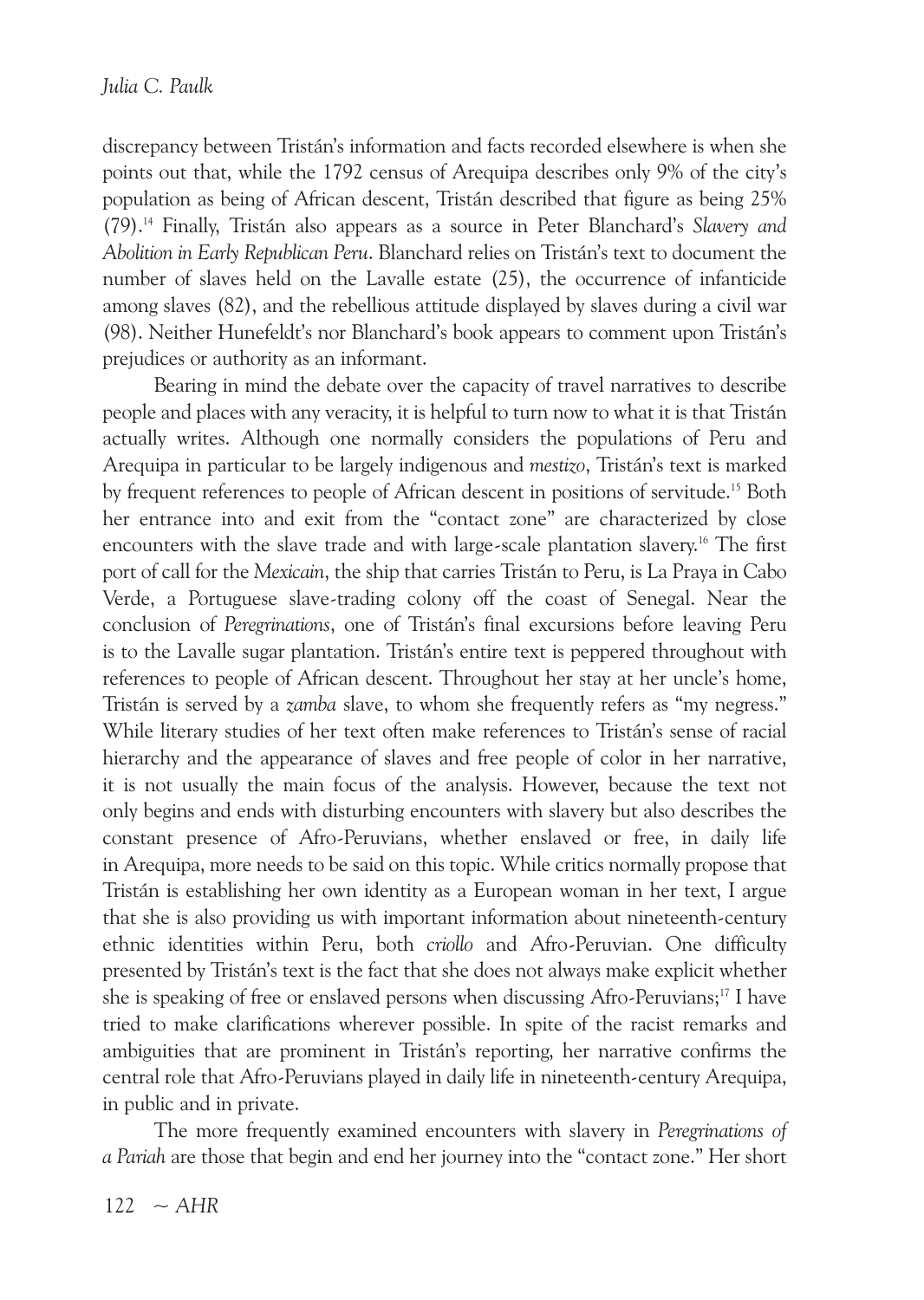stay at the slave-trading port of La Praya exemplifies the contradictory attitudes that Tristán displays when observing those of another ethnicity and proclaiming empathy for the victims of slavery. Tristán's racism becomes clear immediately, as she describes the first people to approach the *Mexicain* after it has anchored at La Praya: "[A] small boat came towards us, rowed by four half-naked negroes. Sitting proudly in the stern clutching the tiller was a little man with enormous side-whiskers whose coppercoloured skin and fuzzy hair showed that he was not of Caucasian origin. His costume was quite grotesque" (11). <sup>18</sup> Because of her desire to observe and record all in her journal, Tristán decides to explore a bit in La Praya in the company of the officers from the ship. She is taken to visit one of the wealthiest people on the island, Madame Watrin, a woman of mixed racial heritage and most likely the widow of a slave trader (McCall 91). <sup>19</sup> From the beginning of her description of this visit, Tristán is critical of Mme Watrin and what she perceives to be the woman's pretentions to be French: "[W]e went to visit a lady who claimed to be almost French, as she had been married to a Frenchman" (16). Tristán also describes Mme Watrin's appearance: "She was in her fifties, tall and very fat, with a skin the colour of strong coffee, slightly frizzy hair, and fairly regular features" (16). Despite the presence of French artifacts, Tristán dislikes the "odd" and "gloomy" drawing-room (16) and mocks her hostess's brightly colored clothing when she writes, "Perhaps our Parisian ladies would like to know how the ladies of Praia dress for special occasions. Madame Watrin's costume was in glaring contrast with the rest of her person" (17). At the conclusion of the visit, Tristán declines Mme Watrin's invitation to stay at her house while in La Praya: "I was grateful for this courtesy, but I must confess that I was not tempted to accept it, for however much you long for the sight of land when you are at sea, it soon loses its charm when you find yourself among people so far removed from the sort of society to which you are accustomed" (17). After relating the uncomfortable visit to Mme Watrin, Tristán makes the most shocking of her racist statements. Describing her walk through La Praya, she writes, "[I]t was then that we first became aware of the characteristic negro smell: there is nothing quite like it, it follows you everywhere you go. [. . . W]e had to quicken our pace to escape from the *effluvium Africanum*" (17–18). Tristán finds La Praya so unpleasant that she chooses to stay on board the *Mexicain* until it is time to bid farewell to those she has met.

In her discussion of people of African descent in La Praya and the practice of slavery, Tristán is in line with many of the white abolitionists and antislavery advocates of her time. Writing on Brazilian antislavery literature, David Haberly remarks that these works tend to be as much "anti-slave" as they are "anti-slavery" (30). Much the same can be said of other critiques of slavery from the nineteenth century. To name only two examples, Gertrudis Gómez de Avellaneda's *Sab* (Cuba,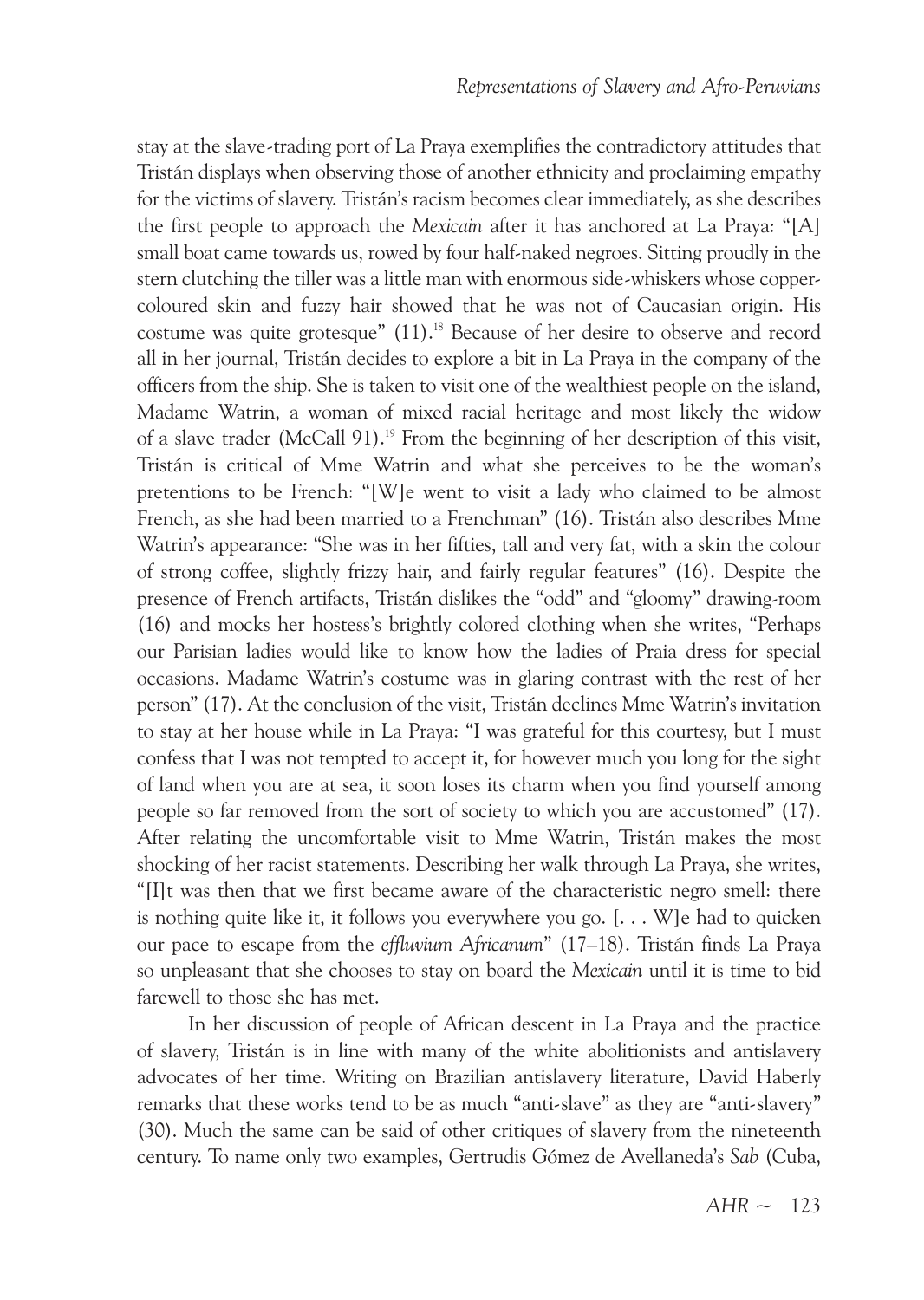1841) and Harriet Beecher Stowe's Uncle *Tom's Cabin* (United States, 1852) are both open to the same charge. During and after the encounter with people of African descent at La Praya, even though she is guilty of the same racism that justified the practice of slavery, Tristán deplores the institution itself. While still in La Praya, Tristán is introduced to Monsieur Tappe, a former Jesuit who became a slave trader. She finds the man so abominable that she calls him "a cannibal in sheep's clothing" (26); someone so unpleasant surely "is no Frenchman" (26). <sup>20</sup> M. Tappe's comments on the cruelty necessary in the practice of slavery are followed by a live demonstration of such violence at the home of the US consul, who is also a slaveowner. Tristán takes note of the irony of such behavior in the representative of a country that espouses freedom and equality as founding principles:

At the consul's I was able to witness one of those scenes of cruelty so common wherever slavery, that monstrous outrage against humanity, persists. This young consul, the representative of a republic; this elegant American, so courtly towards me, [...] was from that moment no more than a barbarous master in my eyes. We found him below stairs, savagely beating a big negro lying at his feet.  $(29)^{21}$ 

For Tristán, the pitiful and offensive appearance of the blacks of La Praya is the result of their oppression:

I closely examined every negro I saw: the men looked surly and the women stupid. As for the children, they were horribly ugly, quite naked, thin and sickly.  $[\ldots]$  As we passed the town hall we saw soldiers beating negroes by order of the slave-owners, and this cruel practice only increased the depression which the scene at the consulate had caused me. (30)

At the time of Tristán's voyage to Peru, the abolitionist movement in the United States was in something of an upswing, although it was not as large and influential as it came to be in the years leading up to the Civil War. The British antislavery movement, however, was quite strong at the time. Having outlawed the slave trade for its citizens in 1807, Great Britain also attempted to suppressed the international slave trade in efforts to put an end to slavery itself. Although slavery was practiced in France's Caribbean colonies, abolitionism in France was a relatively small and disorganized movement compared to those of the United States and Great Britain.<sup>22</sup> The French first experimented with abolition shortly after the Revolution of 1789; colonial slavery was officially ended in 1794 after slave rebellions in Saint Domingue. In 1802, however, Napoleon Bonaparte reestablished colonial slavery and the Atlantic slave trade in addition to suppressing the antislavery movement within France. The French soon lost control of Haiti (1804), but slavery continued in its other Caribbean colonies. French abolitionists were slowly able to regroup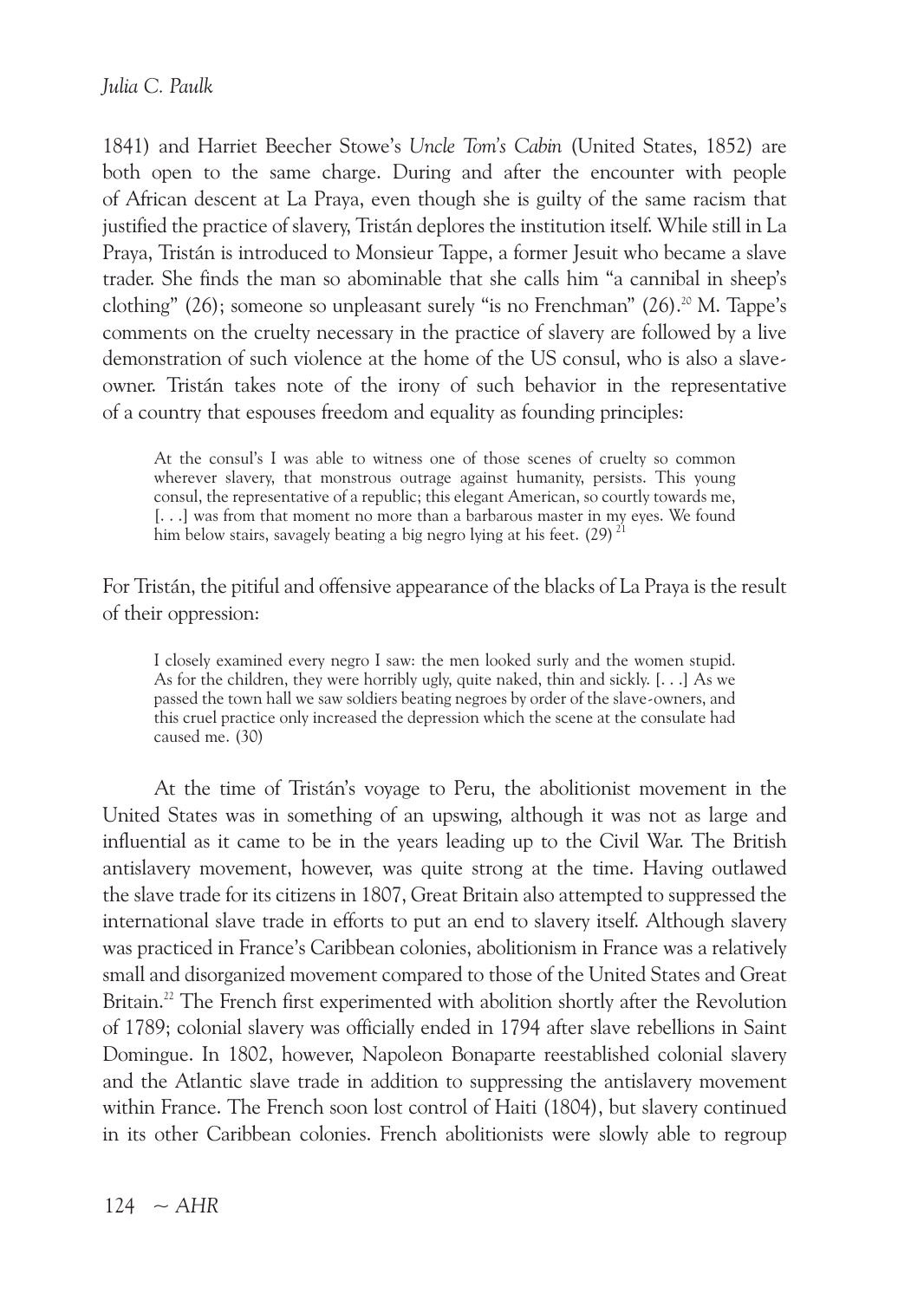during the July Monarchy of king Louis Philippe, who took power in France beginning in 1830. Unlike the movement in the United States and Great Britain, French abolitionist leaders were not interested in building up a large, public opposition to slavery, nor were they particularly united in their efforts to sway the government. Indeed, as Lawrence C. Jennings explains, these elite members of the government feared mass political movements because they did not want to repeat the mass "Terror" that followed the French revolution. Jennings characterizes the French abolitionists as believing that blacks were not inferior but that they were not prepared for freedom; <sup>23</sup> they advocated gradual emancipation rather than immediate abolition. Finally, they tended to be sympathetic to colonial planters' fears of economic disaster if slavery were abolished. Similar to the French abolitionists in the 1830s, Tristán argues for gradual emancipation. Her discussion of slaves themselves indicates a belief in the superiority of white Europeans but also argues that the institution of slavery is inhumane and degrades its victims. As Martin Scurrah describes, Tristán is sympathetic to the victims of oppression, but she speaks of them not as an equal but as from a privileged position (32–33).

In contrast to the outrage she expresses at the practice of slavery in La Praya and later at the Lavalle sugar plantation, the tone of Tristán's discussion of slavery is quite different when she describes her life with her relatives in Arequipa, Peru, after she has fully entered the "contact zone." Her description of daily life suggests that little changed for either the upper or the serving classes with the arrival of independence; slaves continued to be essential to the maintenance of the upperclass lifestyle. Tristán appears to settle into life among privileged *criollos* rather easily and casually mentions Afro-Peruvian slaves and servants in nearly every episode that takes place in Arequipa. Wherever Tristán goes in the "White City," she is accompanied by the "negress" assigned to her. <sup>24</sup> To mention but one example, whenever Tristán and her cousin, Carmen, wish to visit a mill, they ride on the backs of their slaves to cross the river (175). Even the wealthier nuns of Arequipa keep slaves. Despite the vow of poverty taken at the convent of Santa Rosa, Tristán reports, "According to the rule, none of them is allowed more than one maid to serve her; however, several have three or four slaves living in the convent, and each nun has in addition a slave outside to run errands, buy her anything she wants, and keep her in touch with her family and the outside world" (190–91). She again describes seeing slaves at the convent of Santa Catalina: "I saw some [nuns's cells] with courtyards big enough for keeping poultry: this was where the kitchen and the slaves' quarters were situated" (197). When recounting the story of her cousin Dominga's escape from the Santa Rosa convent, she explains that the daring plan was only possible with help from the slave that Dominga kept outside of the convent. 25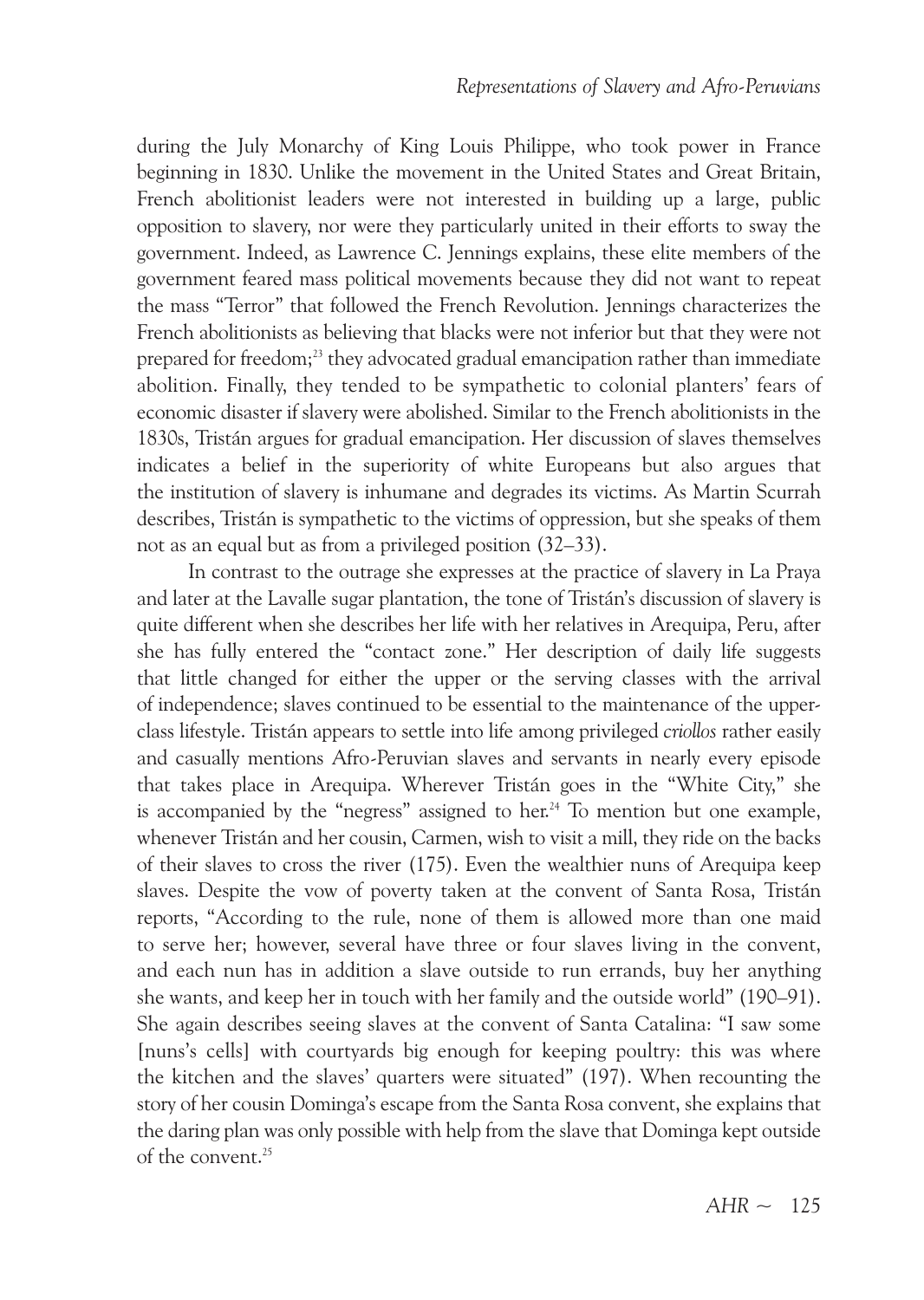During the description of her long stay in Arequipa, Tristán seldom comments on the evils of slavery as she does in her discussion of La Praya. However, in moments of civil strife, her narrative reveals not only the tensions inherent in a society based on the same social and racial hierarchies that dominated the Spanish colonial era, but also her own complicity in these systems while living with the Peruvian Tristáns. As Blanchard explains, little changed for Peru's slaves with the arrival of independence. <sup>26</sup> Although José de San Martín had made some efforts to abolish slavery, his efforts did not go far enough, and most wealthy, slave-owning *criollos* were unwilling to risk financial losses by going along with San Martín's move towards emancipation. As a result, slavery was not fully abolished in Peru until political oneupmanship led Ramón Castilla to declare the end of the institution in 1854 (Blanchard 195). Despite the failures of the liberators to free Peruvian slaves, the slaves themselves continued to engage in forms of resistance that dated back to the earliest days of Peruvian slavery. <sup>27</sup> Forms of resistance included manumission through self-purchase, running away, and even taking owners to court for cases of abuse (5). In the section of Tristán's narrative that relates the events of a civil war, resistance on the part of slaves and indigenous residents of Arequipa is at its most visible. Describing the panic gripping Arequipa after a battle, Tristán writes: "It was probably the first time these black and white countenances had openly expressed all the vileness of their souls. The Indian threatened, the white cringed, the slave refused to obey, his master dared not strike him" (209). Near the end of the unrest, Tristán sounds more like she did in La Praya when describing "her *samba*'s"<sup>28</sup> reassurances that Tristán would not be hurt by the opposing forces:

This girl said to me: "Don't be afraid, mademoiselle, if the soldiers or the *rabonas* come looking for loot, I am Indian like them, their language is the same as mine, I shall tell them 'My mistress is not Spanish, she is French, so don't hurt her.' I am quite sure they won't as they only hurt their enemies." Thus spoke my aunt's slave, a girl of fifteen; but whatever age he is, the slave has never loved his masters, no matter how kind they are. (226)

At the same time, however, Tristán also confesses that she nearly whipped a slave who did not want to help her protect another relative's belongings: "I hurried straightway to his house, and with the help of his negro slave, whom I was almost obliged to beat in order to make him obey me, I had a mule loaded with a bed" (222).

In more peaceful times, resistance and self-expression on the part of Afro-Peruvians, whether enslaved or free, is not as clear to Tristán. Her description of the parade celebrating the feast of Our Lady of Ransom provides a useful example of the way in which Tristán reveals some of the complexities of this multiracial society yet only partial understanding of what she witnesses: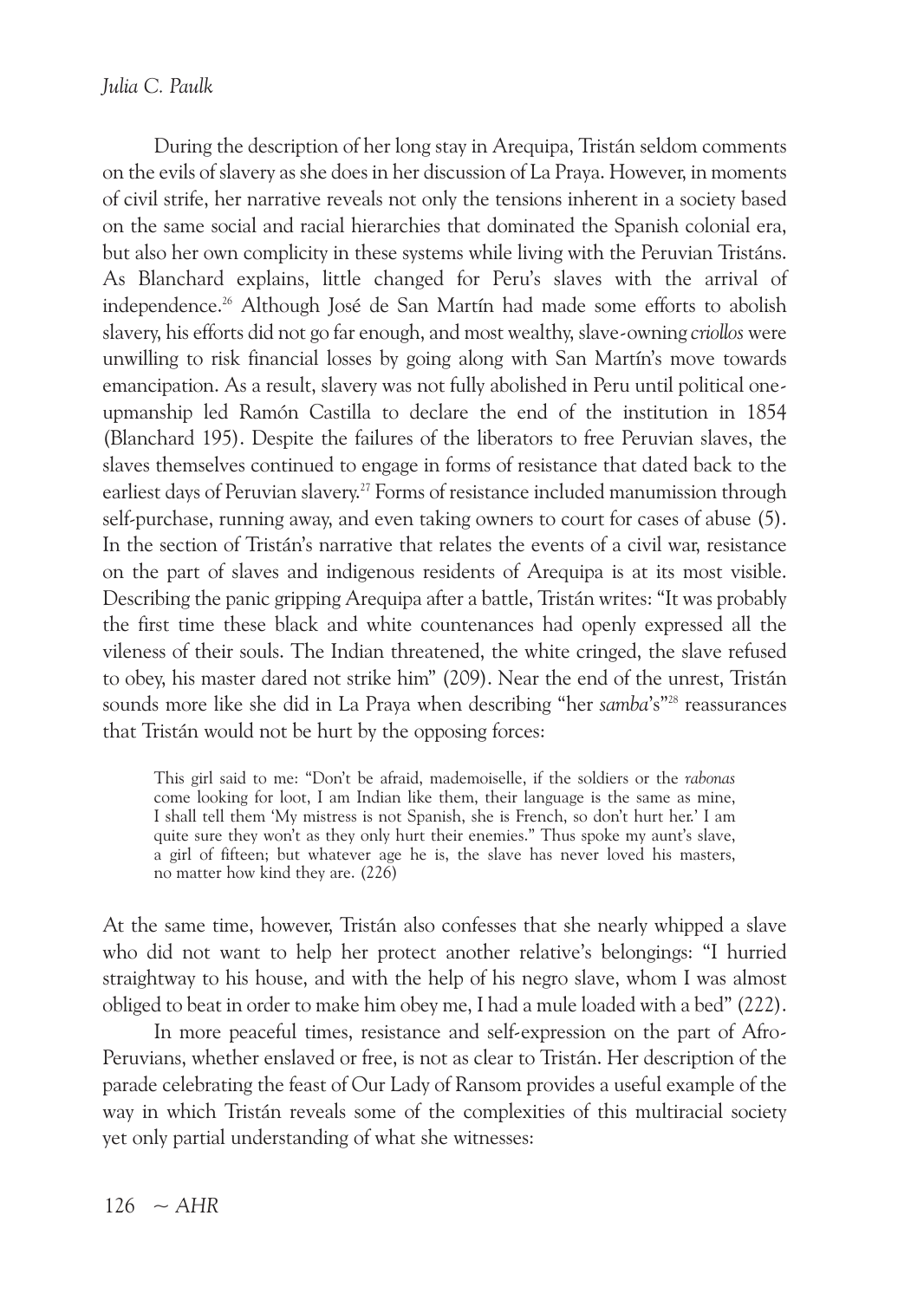This is the only sort of entertainment the people have, and it gives an idea of what the pagan bacchanals and saturnalia must have been like. [. . .] The procession was headed by bands of musicians and dancers, all in the most ludicrous costumes: the church hires negroes and *sambos* (persons of mixed negro and Indian blood) for a small sum to take part in this religious farce and dresses them up as pierrots, harlequins and clowns, with crude coloured masks to cover their faces. There must have been forty or fifty of them, writhing and gesticulating in the most shameless and indecent fashion, arousing the excitement of the coloured women and negresses who lined the route and calling out obscenities to them. [. . .] This ugly rabble with its shouts and unrestrained laughter made me turn away in disgust. Then the Virgin appeared, magnificently dressed in velvet and pearls, with diamonds on her head, neck and hands. She was carried by twenty or thirty negroes and behind her walked the Bishop and clergy. [. . .] It is from these festivals, remarkable for their splendour, that the Peruvians derive their chief happiness, and I fear it will be a long time before their religion has any spiritual meaning for them. (107–08)

For Tristán, religion in Peru is more about pageantry and spectacle than morality and true spirituality. What she appears to miss altogether is the importance of events such as the procession described above as expressions of Afro-Peruvian identity in the multiethnic environment of Arequipa. Her terminology is negative, but the religious procession that Tristán describes is reminiscent of historians' descriptions of the participation of *cofradías de negros* in religious events in Lima. While I was unable to find reliable sources documenting the existence of *cofradías de negros* in Arequipa, more information is available about religious brotherhoods in Lima. <sup>29</sup> Blanchard briefly mentions *cofradías* in his study of Peruvian abolition. The brotherhoods were originally founded by religious orders to educate slaves in Christianity and to involve them in celebrations for individual saints (Blanchard 3). Despite their intended function as a method of indoctrination and control, however, the cofradías also became a means by which some cultural and religious practices of African origin were maintained (2–3). As Blanchard describes,

Some brotherhoods accepted members only from a particular tribal group, providing an obvious means for cultural transfer, while their celebrations, regardless of the membership or ties, reached out to an even wider audience. The festivities had a definite African flavor, created in large part by the accompanying music in which the wooden cajón or drum, of African origin and played almost exclusively by blacks, beat out the rhythms for their dances. These, too, were of African origin. (3)  $^{30}$ 

 $AHR \sim 127$ In her study of Afro-Peruvian participation in the development of urban life in Lima, Hunefeldt sees the developments within the *cofradías* as "un vivo reflejo de lo que acontecía en la sociedad negra en su conjunto" ("Los negros" 21). The earliest members of *cofradías de negros* were slaves organized by tribe or by origins within Africa (21). Bowser adds that this division was intentional, yet it is not clear whether it was meant to aid in communication with different African groups or whether it was a strategy of "divide-and-rule" (249). During the colonial era, gatherings sponsored by the *cofradías* were the only time that slaves could safely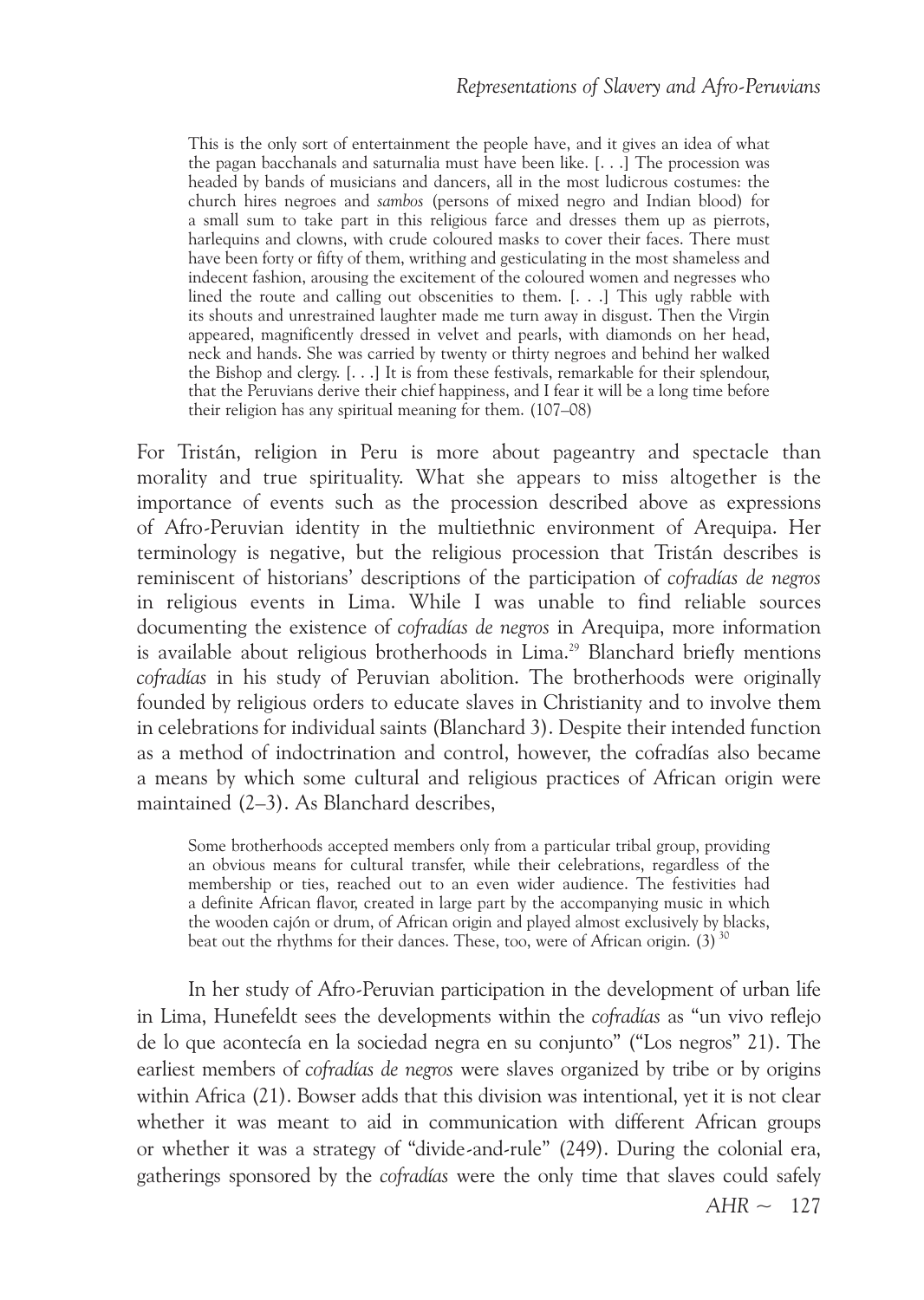gather in groups (156). Colonial authorities found these gatherings so threatening that they were suppressed for a time, although this position was later reversed and the brotherhoods were required to participate in the celebrations for certain feast days (247–48). Soon after their founding, however, the *cofradías* began to divide themselves into groups that reflected the hierarchies of the dominant classes under Spanish colonial rule. Lighter skinned *mulatos* separated themselves from those with darker complexions, and the *negros ladinos*, Afro-Peruvians who knew Spanish and the local customs, did not want to be in the same brotherhoods as the so-called *negros bozales*, the recent arrivals from Africa (Hunefeldt, "Los negros" 22). By the nineteenth century, although they still maintained some connection to the original tribal divisions (24), certain *cofradías* were designated for free people of color, while others were for slaves (22). Eventually, the sodalities seem to have become elite groups among the black population because of the expenses involved in their activities (24); members would typically be urban slaves with access to some form of income, including "artisans, small merchants and peddlers, household servants, and the like" (Bowser 250). Despite some of the more negative features of the *cofradías*, especially the reinforcement of divisions between groups of slaves and between Afro-Peruvians and the fact that these institutions were in part instruments of control, the sodalities provided some benefits for members. Participation in the *cofradía* allowed a break from the oppression of slavery and servitude (Hunefeldt, "Los negros" 23). Speaking of the colonial era, Bowser remarks, the brotherhoods "no doubt gave those blacks and mulattoes who were fortunate enough to belong some sense of spiritual well-being and standing in the larger community" (247).

Representative of the contradictions inherent in multiethnic societies, the pageants of the *cofradías* appealed to a wide audience of Peruvians, as foreign observers, who had been largely kept out of colonial Peru by the Spanish authorities, began to note in the nineteenth century (Hunefeldt, "Los negros" 26). Hunefeldt describes horrified English observers who "relataban que mujeres blancas 'de buena familia', iban disfrazadas a ver los espectáculos y las fiestas de los negros" (26). Like these English visitors, Tristán also registers her disapproval of her cousin Carmen's enjoyment of religious spectacles in Arequipa: "Doña Carmen['s] passion for any kind of spectacle is such that she would be quite capable of going first to church to see Christ crucified (which is always enacted during Holy week in South America) then to the theatre to applaud the tight-rope performers, then to a cock-fight, all in the same evening" (Tristán 110–11).

Whether Tristán witnessed the activities of a *cofradía de negros* is unknown. Moreover, she does not indicate whether the Afro-Peruvian performers and observers she describes were enslaved or free. However, it is clear that Afro-Peruvians were noticeably involved in the procession as both participants and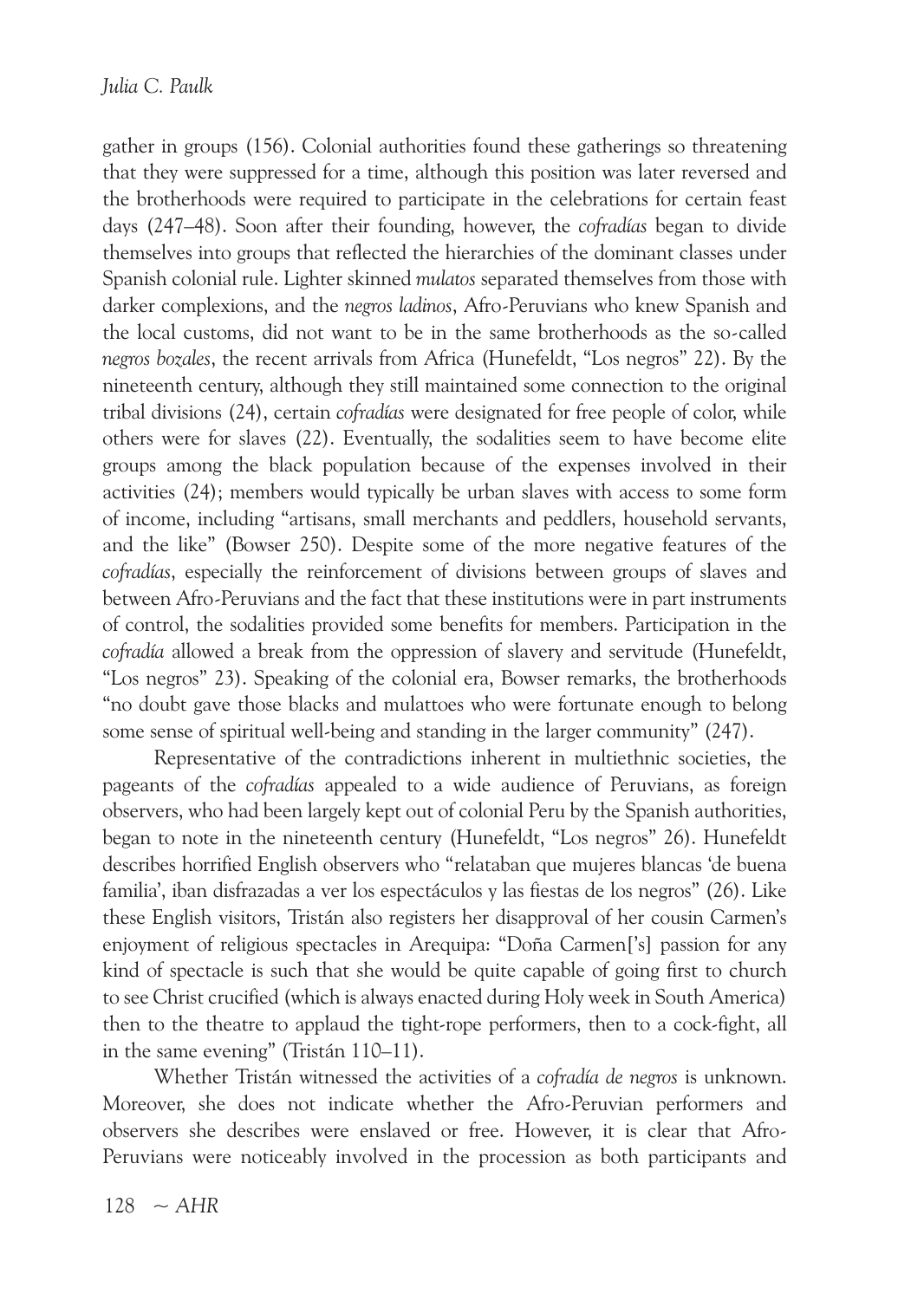spectators much in the way that they had been for centuries in Peru. Her harsh judgment of the proceedings confirms that the event did not conform to her Eurocentric standards and that she is either unaware of or unimpressed by the cultural significance of what she has seen. What she describes as "writhing and gesticulating" by the dancers and the "crude coloured masks" could well be Tristán's version of the "African flavor" that Blanchard attributes to festivals involving *cofradías de negros*. She appears to have witnessed the syncretism blending African, Spanish, indigenous, and colonial customs that makes many Latin American religious practices unique. While the French writer found the spectacle distasteful, neither her cousin nor the large group of onlookers agreed with her. Because they were hired by the church and eagerly received by the crowd assembled to watch, one can only conclude that the public welcomed and expected participation by Afro-Peruvians in such events.

Historians attribute both positive and negative features to the *cofradías de negros* as institutions meant to control slaves but that also provided a space for cultural transfer and relief from the tensions of a life of oppression. Likewise, from her discussion of the feast day procession, Tristán's reader can also identify some undesirable and some favorable characteristics. The ostentatious display of wealth in the presentation of the Virgin Mary, who was "dressed in velvet and pearls, with diamonds on her head, neck and hands" (107), may have also included the "twenty or thirty negroes" who carried her. Following the colonial tradition, wealthy nineteenth-century *criollos* still viewed the ownership of slaves as a sign of wealth and status (Blanchard xiii). <sup>31</sup> Moreover, Tristán views church pageantry as an instrument of power: "It is by such means that the people of South America are kept in a state of ignorance. The clergy may have supported the revolution, but they had no intention of giving up their power" (110). Despite the colonial aspects of Afro-Peruvian participation in church processions, this event also suggests the possibility of a momentary respite for its participants and spectators from a life of servitude and also the promise of occupying a prominent role in this popular public event. The attendance of the likes of Doña Carmen alongside the noisy, surging mass also suggests a momentary break from the racial and class-based antagonisms dominating Peruvian society in the nineteenth century. Her description of the feast of our Lady of Ransom is marked by her prejudices, but Tristán's version of events nonetheless allows the reader to gain some sense of the interactions and interdependencies of the different ethnic groups present in Arequipa in the 1830s.

Having failed to secure the portion of her family's wealth that she wanted, Tristán prefers to return to Europe rather than to continue to live at her uncle's home. Before leaving Peru, she visits Lima and the nearby Lavalle sugar plantation, where she has a final encounter with the practice of slavery. Having given up her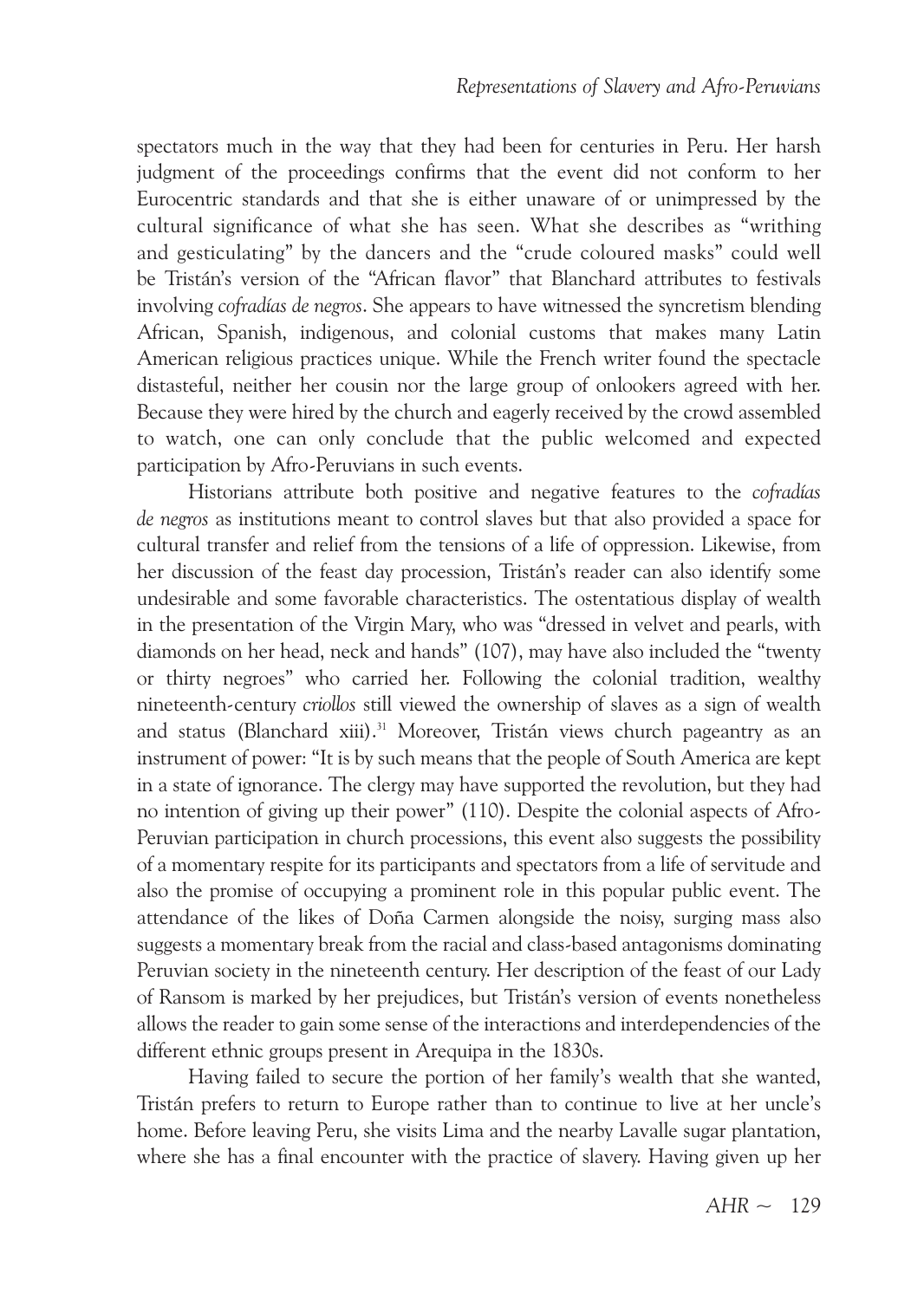pretensions to life as a member of *criolla* society, Tristán begins to sound once again like a European critic of slavery as she nears her departure from the "contact zone." Politely arguing with the plantation owner, Tristán states her support for gradual emancipation: "I am convinced that only a process of gradual emancipation offers a means of transforming the negroes into useful members of society" (284). Going a step further than the French abolitionists, however, Tristán even supports the production of sugar beet in Europe as a means of combating the use of slave labor: "I can only pray for the ruin of your refineries, and I believe my prayers will soon be answered. A few years more, and the sugar beet will replace your sugar cane" (283).<sup>32</sup> Sounding more like the critic that she was in La Praya, Tristán describes the slaves at the plantation as "look[ing] sullen and miserable, even the children" (286) because of the ill-treatment that they receive. She attempts to engage them in conversation, but they will not speak to her except to say "yes" or "no." Before departing the plantation, Tristán is shown two slave women imprisoned for infanticide. One of the two looks Tristán in the eye, and the French writer offers her own interpretation of the woman's gaze: "the other, who was young and very beautiful, turned her large eyes upon me in a look which seemed to say: I let my child die because I knew he would never be free like you, and I would sooner have him dead than a slave" (286). This scene leads Tristán to express her admiration for those slaves who rebel by whatever means are available: "[A]mong them there must be some indomitable spirits who suffer torments and die without ever submitting to the yoke" (286). Shortly after this excursion, Tristán departs for Europe.

Literary critics who argue that Tristán's reports of life beyond Europe are informed by her Eurocentric world-view make a strong case. Her narrative indicates that she understood her status as a French woman to grant her the authority to evaluate non-European people and institutions, and she generally judges them to be inferior. However, Tristán's identity as a French woman is not entirely a fixed or stable one; as she moves further into the "contact zone" to claim her identity as the member of a *criollo* family, she refrains from embracing certain moral positions. Living like her cousin Carmen, Tristán accepts the role of race-based slavery in daily life in Arequipa almost without comment. When she complains of the abuses of slavery to Mme Watrin in La Praya, that lady replies that Tristán would quickly become used to it were she to live in La Praya (Hawkes 30). Her words seem to come true when Tristán lives the life of a wealthy *criolla* in Arequipa. Critics describe Tristán's self-definition as a European as being based on othering of the inhabitants of the "New World," yet her general lack of criticism of the practice of slavery and of racial hierarchy while in Arequipa suggests that upper class Peruvians, such as the Tristáns, also based their sense of identity on differentiation from the people of color who served them.

 $130 - AHR$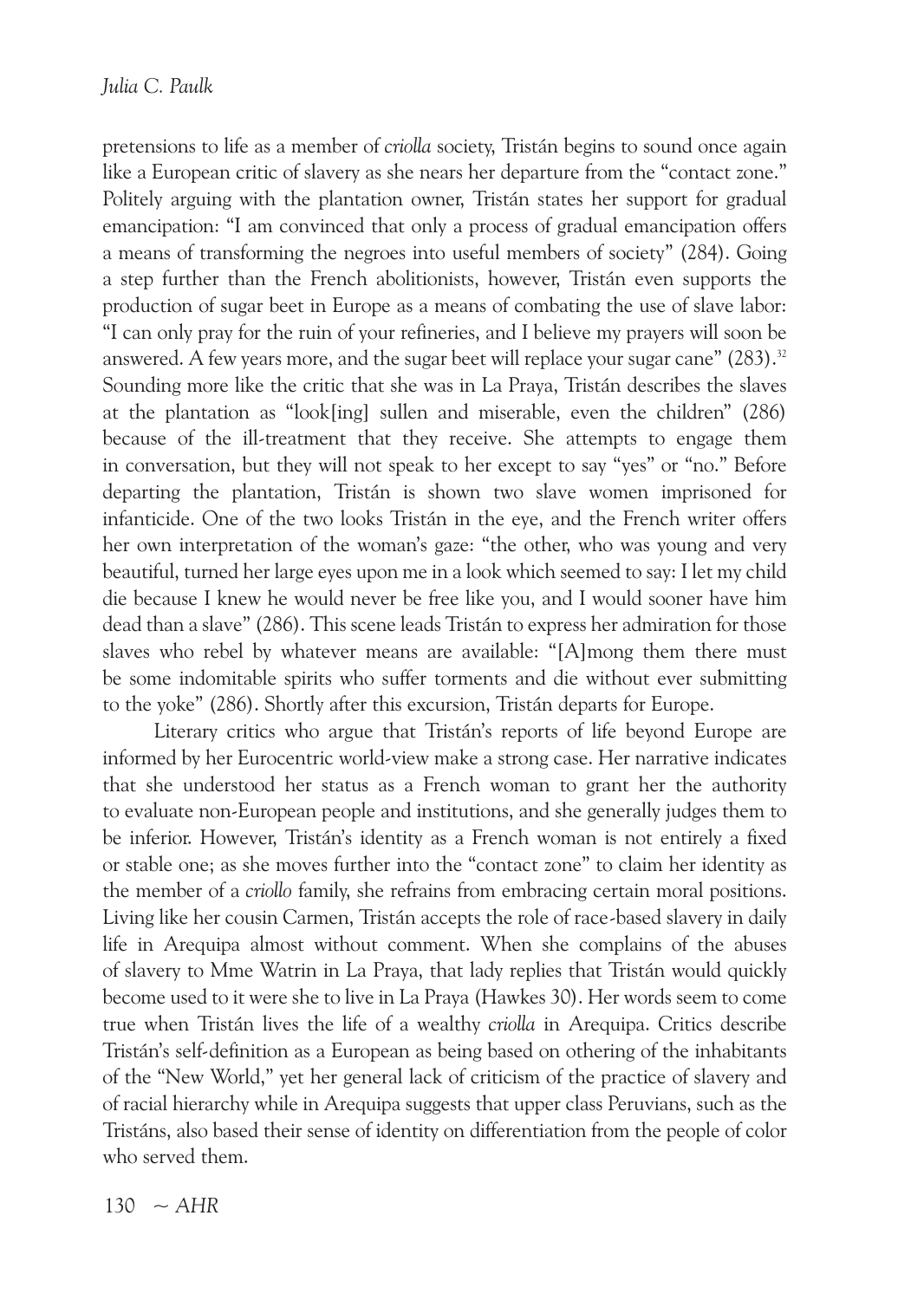Despite her prejudices, however, Tristán's narrative also allows some glimpses at the problems and contradictions inherent in a society based on inequalities. During the civil war, she shows her awareness of the fissures threatening to grow during a time of political instability. In addition to portraying the constant presence of slaves and servants of color in upper class life in Arequipa, her description of the feast day demonstrates the central role of Afro-Peruvians in long-standing cultural and religious traditions. For the reader, this raises questions about the possibilities of cultural transfer and moments of unity among the oppressed group, as well as the ways in which an institution such as the *cofradía de negros* helped maintain unequal power systems.

In conclusion, approaching a travel narrative such as Tristán's benefits from consideration from both literary and historical perspectives. Tristán's worldview, and therefore information, is colored by her cultural background. Indeed, her text is a construction designed to paint its author as the sympathetic victim of patriarchal societies in both France and Peru. However, reading "con alguna reserva," as Ugarte Elespuru advises, means that we can try to go beyond the prejudices that affect her reporting to try to better understand life in nineteenth-century Arequipa. Without forgetting the biases inherent in the text and the careful construction of her discourse, the reader can look to Tristán's text for some indicators of the dynamics at work in the communities that she describes. rather than the *mestizo* city the reader may have expected, *Peregrinations of a Pariah* portrays a multiethnic society in Arequipa during the transition from colonial to independent status and highlights the central role of Afro-Peruvians in both private and public life.

#### **Notes**

<sup>1</sup> I would like to thank the anonymous reviewers for the *Afro-Hispanic Review* as well as my colleagues in the Faculty Seminar on Race, Class and Gender at Marquette University for their helpful comments during the revision of this paper.

2 Among the biographical studies of Tristán's life and works are Susan Grogan's *Flora Tristán: Life Stories* and Máire Cross and Tim Gray's *The Feminism of Flora Tristán*.

<sup>3</sup>This event occurred after the publication of *Peregrinations*. Unfortunately, the literary success achieved with this publication also made it possible for her husband to find and shoot her.

4 It is somewhat surprising that a number of the articles dating from after the publication of Pratt's book do not cite her as a reference while reflecting a number of the same interests.

<sup>5</sup> Unless otherwise noted, all quotes are from the Jean Hawkes translation. Hawkes's translation is excellent, but it is an abridged version of Tristán's text.

6Tristán's uncle, Don Pío Tristán, was a powerful and wealthy man. For a brief time, he even held the important colonial administrative position of viceroy.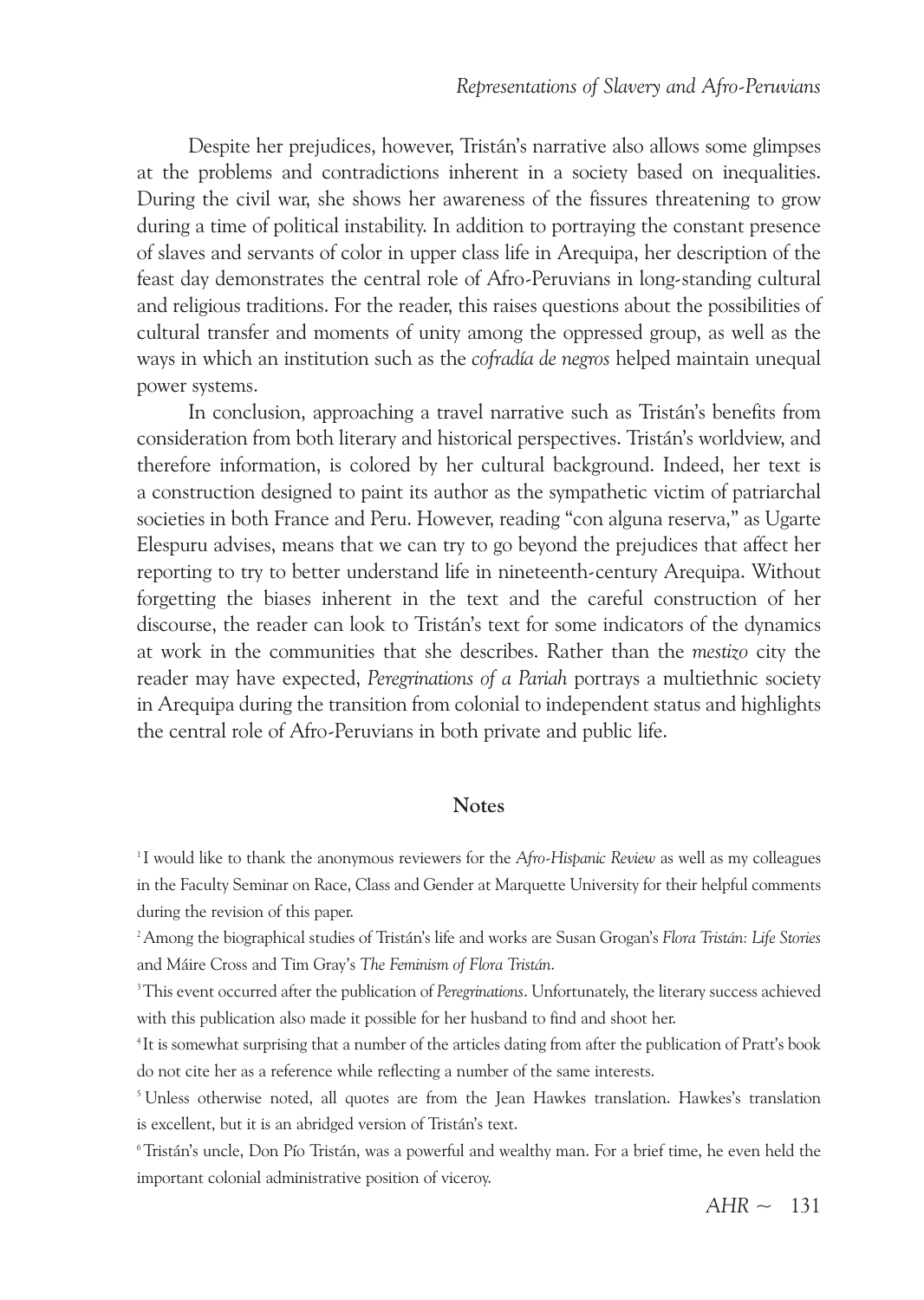#### *Julia C. Paulk*

7 This marks an important change in the reception of Tristán's work in Peru. When the first translations of her work arrived in Peru in 1838, the author was burned in effigy because of her critical comments (Pratt 155).

<sup>8</sup> A section of the Centro de la Mujer Peruana Flora Tristán's website is called, "Flora vigilando tus derechos," which makes her sound like a patron saint.

9 ramos's discussion is also about the state of *hispanoamericanismo*, or the inquiry into Spanish American identity, and the participation of US scholars in that conversation. He points out that seminal texts about Spanish American identity, such as Octavio Paz's *El laberinto de la soledad* and José Martí's "Nuestra América," were written in the United States (14–18). All of these issues speak to the question of who has the right and who has the ability to speak of Latin American identity. Ramos argues for categories that move beyond the limitations of language and location.

<sup>10</sup> My comments here are based purely on references to Tristán that I found in books devoted to the history of Peru and not on scholarly discussions by historians regarding critical approaches to travel narratives.

11 This text dates from 1966, but it is cited by a more recent historical study, which is Blanchard's *Slavery and Abolition in Early Republican Peru*.

<sup>12</sup>The city's nickname is based on both the whitewashing of the local architecture and the mythical belief that the majority of the city's inhabitants were ethnically white (Chambers 14).

<sup>13</sup> Pratt also points out the fact that Tristán devotes considerably more of her text to political events than do the male writers of the capitalist vanguard (157).

<sup>14</sup> The difference between Tristán's figure and the one from the census suggests several possibilities. On one hand, it says something about how Tristán perceived people in Arequipa and assigned them a racial identity according to her system. She says little about the indigenous and *mestizo* populations in her text. However, it may also mean that some Arequipans preferred not to identify themselves as being "negro" for the census. Either way, it suggests that racial identification is a subjective rather than a fixed category.

<sup>15</sup> Chambers makes a similar observation: "Tristán constantly remarked upon the omnipresent slaves" (79). <sup>16</sup> Pratt defines the "contact zone" as the place of contact between the travelers and those whom the travelers observe: "It treats the relations among colonizers and colonized, or travelers and 'travelees,' not in terms of separateness or apartheid, but in terms of copresence, interaction, interlocking understandings and practices, often within radically asymmetrical relations of power" (6–7).

 $17$  One can only speculate as to why this confusion occurred. Did Tristán not entirely understand the complicated system of slavery in place at the time in Peru, which included both slaves and "libertos," who were technically free but were forced to live like slaves during a long apprenticeship period? Did she not wish to associate herself too closely with slavery by mentioning the system outright? Was there a difference in status, treatment or quality of life for Afro-Peruvians in different positions of servitude? Tristán's almost interchangeable use of the terms "slave," "servant," and "negro" may reflect Peruvian attitudes of the time. As Romero explains, in the 1791 census, "negro" was used as a synonym for "esclavo" (55). Also, see Blanchard for an extensive discussion of the slavery system and abolition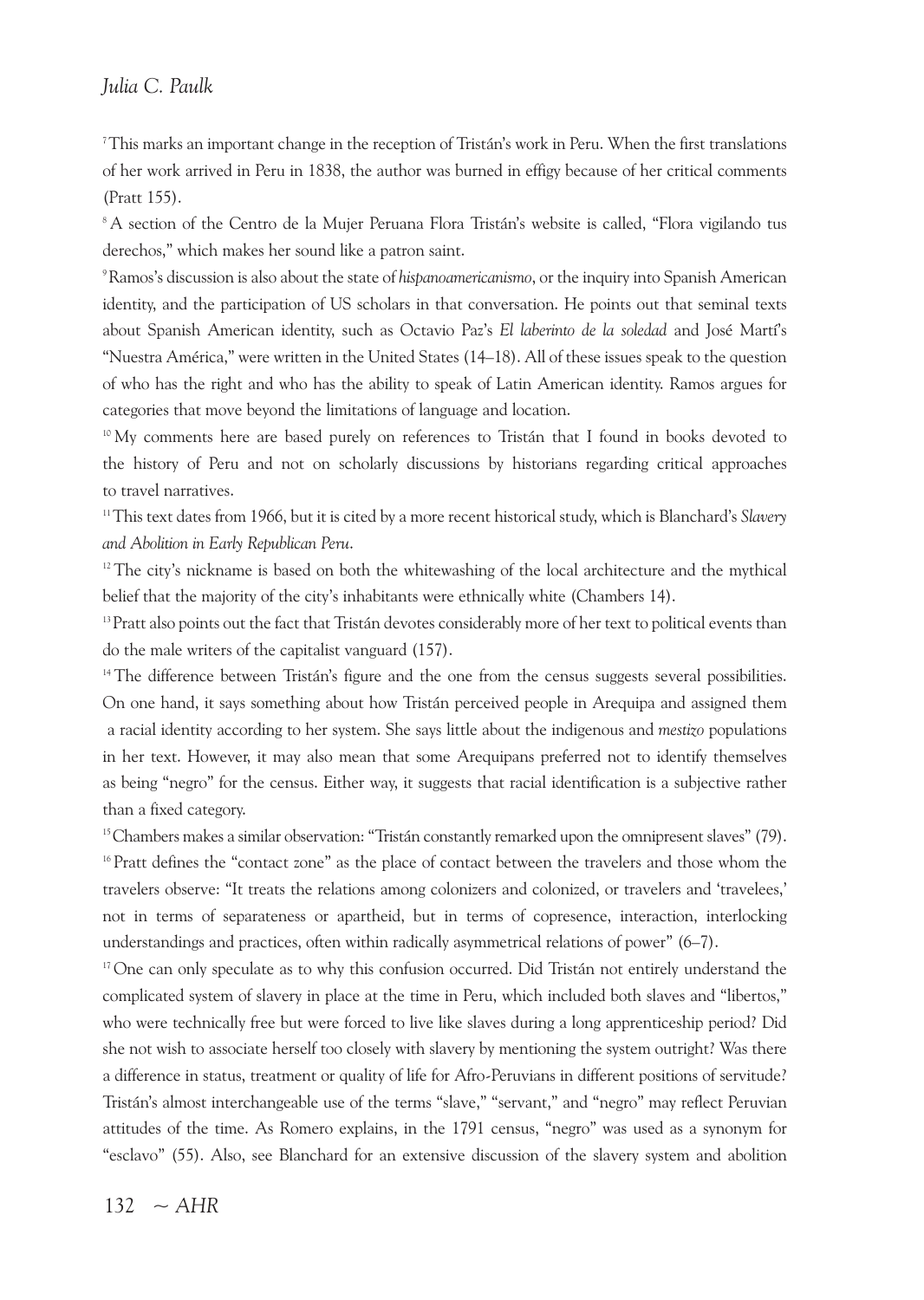in Peru in the nineteenth century.

<sup>18</sup> Tristán's text is not clear whether the men in the approaching boat are enslaved or free.

<sup>19</sup> Mme Watrin's own origins and history are not described in Tristán's text.

 $2<sup>20</sup>$ M. Tappe's comments on slavery reveal notable resistance on the part of slaves. He explains that he has married a slave woman because he's been poisoned three times by his slaves. His wife is obliged to taste his food before he eats it (Tristán *Peregrinations* 28).

<sup>21</sup> The irony of the existence of slavery in the US is brought up again on board the *Mexicain* in a conversation between Chabrie and David. This episode does not appear to be included in the Hawkes's translation. See Romero (117-18).

 $^{22}$  All of my information regarding the French abolitionist movement comes from Lawrence C. Jennings's *French Anti-Slavery*.

 $^{23}$ This statement strikes me as problematic. Believing that slaves were not ready for freedom suggests to me a belief in their inferiority.

<sup>24</sup> Tristán tends to use the terms, "negress" or "samba," to refer to the woman of color who served her in her uncle's household. When she addresses the young woman as a slave, she calls her "my aunt's slave."

<sup>25</sup> In an episode that reads more like fiction than fact, Dominga staged her own death to escape the convent. Her slave brought her a woman's dead body, which Dominga then placed in her own bed and set on fire. Another nun left the outer door unlocked so that Dominga could escape, and she was presumed dead for several months. Both of Tristán's cousins, Dominga and Carmen, serve as examples for Tristán of the terrible fates that await women.

26Blanchard's *Slavery and Abolition in Early Republican Peru* is a very thorough study of the institution of slavery in Peru during the first half of the nineteenth century. Blanchard also adds that little changed for former slaves after 1854.

<sup>27</sup>The first African slaves were brought to Peru with Pizarro's expedition (Blanchard 2). African and Afro-Peruvian slaves were originally brought to Arequipa to work in the vineyards.

28 Hawkes uses *samba* rather than *zamba*.

<sup>29</sup>The two historians of Peru that I contacted while undertaking the research for this paper informed me that they were not aware of any research available on *cofradías de negros* in Arequipa or whether there were any such sodalities in that city.

30 Blanchard does not specify, but I assume he is referring to *cofradías* of Lima.

<sup>31</sup> Fernando Romero states that in the colonial era, white, urban slave owners in Peru would compete to see who could not only own the most slaves but also who could dress them most luxuriously (59).

<sup>32</sup>The interests of French colonial planters managed to put a stop to the sugar beet industry in France (Jennings 118).

#### **Works Cited**

*AHR* ~ 133 Blanchard, Peter. *Slavery and Abolition in Early Republican Peru*. Wilmington: Scholarly resources, 1992.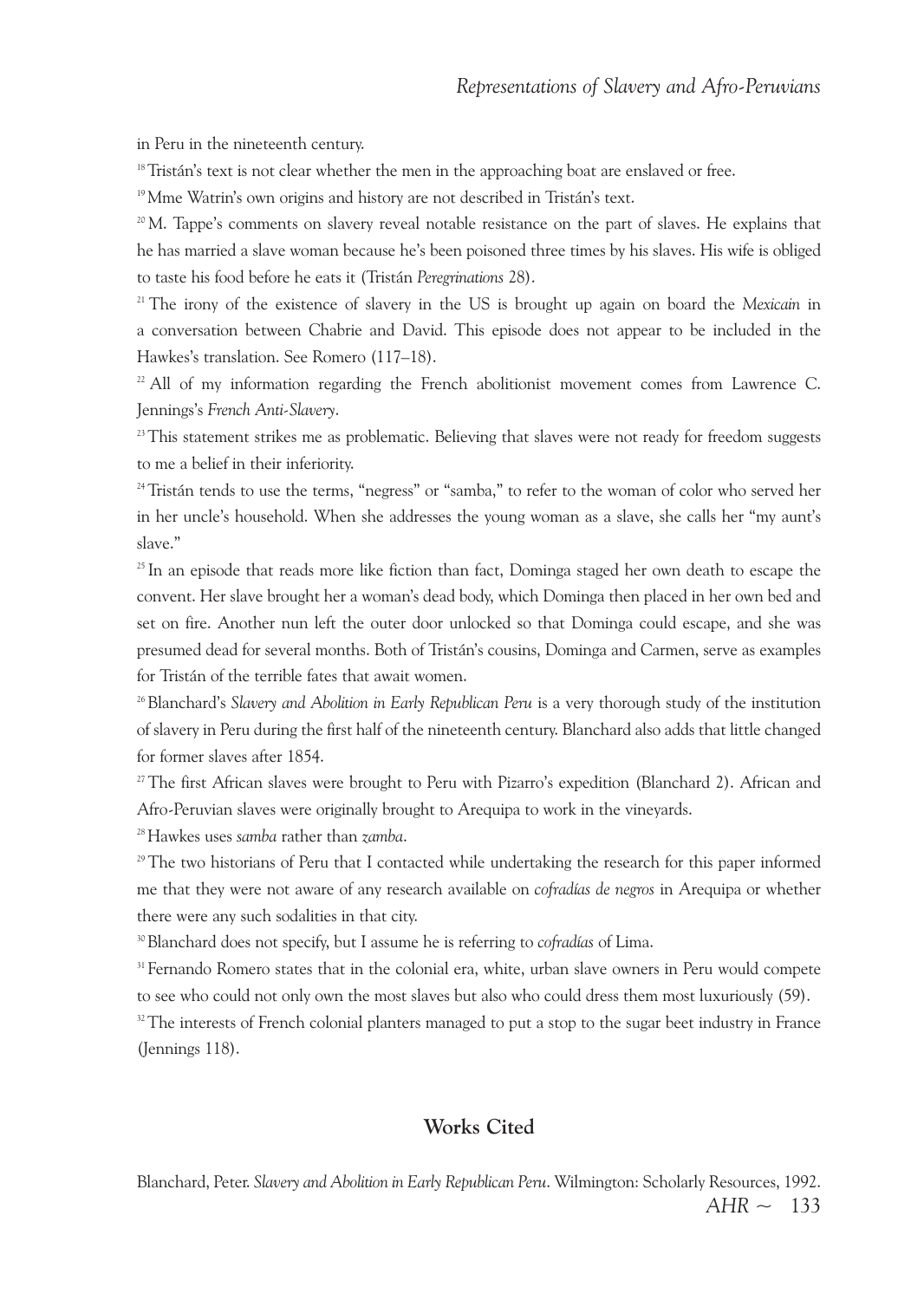#### *Julia C. Paulk*

- Bowser, Frederick P. *The African Slave in Colonial Peru, 1524–1650*. Palo Alto: Stanford uP, 1974.
- *Centro de la Mujer Peruana Flora Tristán*. Home page. N.p., n.d. Web. 21 Apr. 2010.
- Chambers, Sarah C. *From Subjects to Citizens: Honor, Gender, and Politics in Arequipa, Peru, 1780–1854*. University Park: Pennsylvania State UP, 1999.
- Cross, Máire and Tim Gray. *The Feminism of Flora Tristán*. Providence: Berg, 1992.
- Gómez de Avellaneda, Gertrudis. *Sab*. Ed. José Servera. Madrid: Cátedra, 1997.
- Grogan, Susan. *Flora Tristán: Life Stories*. New York: Routledge, 1998.
- Haberly, David. "Abolitionism in Brazil: Anti-Slavery and Anti-Slave." *Luso-Brazilian Review* 9.2 (1972): 30–46.
- Hawkes, Jean. Introduction. *Peregrinations of a Pariah 1833–1834*. By Flora Tristán. Boston: Beacon, 1986.
- Hunefeldt, Christine. *A Brief History of Peru*. New york: Facts on File, 2004.
- ———. "Los negros de Lima: 1800–1830." *Histórica* 3 (1979): 17–51.
- Jennings, Lawrence C. *French Anti-Slavery: The Movement for the Abolition of Slavery in France,* 1802–1848. Cambridge: Cambridge UP, 2000.
- McCall, Anne E. "Still Life and Fetal Exploits in Flora Tristán's *Pérégrinations d'une paria*." *Romanic Review* 98.1 (2007): 83–101.
- Peluffo, Ana. "El ennui y la invención de la barbarie en Flora Tristán y Étienne de Sartiges." *América Latina, giro óptico: nuevas visiones desde los estudios literarios y culturales*. Ed. Ignacio M. Sánchez Prado. Puebla: U de las Américas Puebla, 2006. 369-87.
- Pratt, Mary Louise. *Imperial Eyes: Travel Writing and Transculturation*. New york: routledge, 1992.
- Ramos, Julio. "Genealogías de la moral latinoamericanista: el cuerpo y la herencia de Flora Tristán." *Lucero* 11 (2000): 10–27.
- rice-DeFosse, Mary. "reconsidering Flora Tristán's Narrative Art." *Women in French Studies* 3 (1995): 45–54.
- Romero, Fernando. "Papel de los descendientes de africanos en el desarrollo económico-social del Perú." *Histórica* 4 (1980): 53–93.
- Scurrah, Martin J. "From Wandering Pariah to union Organizer." *Travellers' Tales, Real and Imaginary, in the Hispanic World and Its Literature*. Ed. Alun kenwood. Voz Hispánica: Melbourne, 1993. 23–35.
- Stowe, Harriet Beecher. *Uncle Tom's Cabin*. New york: Modern Lib., 1985.
- Tristán, Flora. *Les Pérégrinations d'una paria, 1833–1834*. 1838. Paris: Maspero, 1979.
	- ———. *Peregrinations of a Pariah, 1833–1834*. Trans., ed., and intro. Jean Hawkes. Boston: Beacon, 1986.
	- ———. *Peregrinaciones de una paria*. Trans. Emilia romero. 2 vols. Arequipa: Editorial uNSA, Diario El Pueblo/Editorial Arequipa, 1997.
- ———. *Méphis*. Paris: Indigo & Coté-femmes, 1996.
- ———. *Promenades dans Londres*. Paris: Maspero, 1978.
- ———. *Union ouvrière*. Paris: Éditions d'Histoire Sociale, 1967.
- Ugarte Elespuru, Juan Manuel. *Lima* y lo limeño. 2nd ed. Lima: Editorial Universitaria, 1966.

 $134 - AHR$